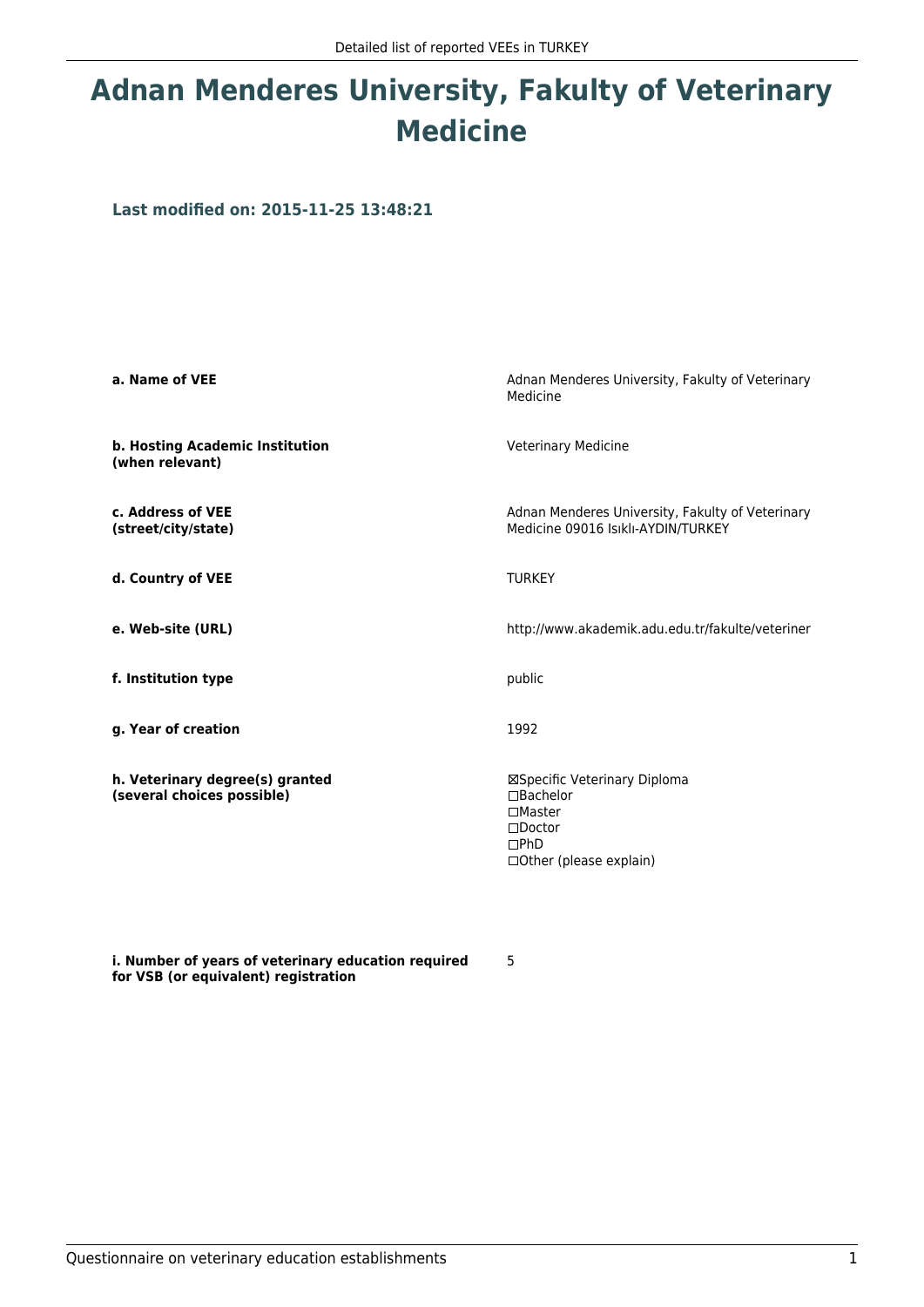|                                                                                                   | 1st Year                                                                                                                                                              | 51-100 |
|---------------------------------------------------------------------------------------------------|-----------------------------------------------------------------------------------------------------------------------------------------------------------------------|--------|
|                                                                                                   | 2d Year                                                                                                                                                               | 51-100 |
|                                                                                                   | 3d Year                                                                                                                                                               | 51-100 |
|                                                                                                   | 4th Year                                                                                                                                                              | 51-100 |
|                                                                                                   | 5th Year                                                                                                                                                              | 51-100 |
|                                                                                                   | 6th Year                                                                                                                                                              |        |
|                                                                                                   | 7th Year                                                                                                                                                              |        |
| k. Average number of veterinary graduates per year<br>from the establishment                      | $0 - 50$                                                                                                                                                              |        |
| I. Minimum education required for admission to the<br>establishment<br>(several choices possible) | ⊠High School University Entrance<br>Qualification<br>□Pre-Veterinary Science Diploma<br>□Pre-Veterinary Science Degree<br>□Other specific VEE entrance qualifications |        |
| m. Is there a selection procedure at<br>(several choices possible)                                | ⊠National level<br>□State level<br>□Establishment level                                                                                                               |        |
| n. National accreditation/certification/approval                                                  | No                                                                                                                                                                    |        |
| o. Regional accreditation/certification/approval                                                  | No.                                                                                                                                                                   |        |
| p. Any form of other international<br>accreditation/certification/approval?                       | No                                                                                                                                                                    |        |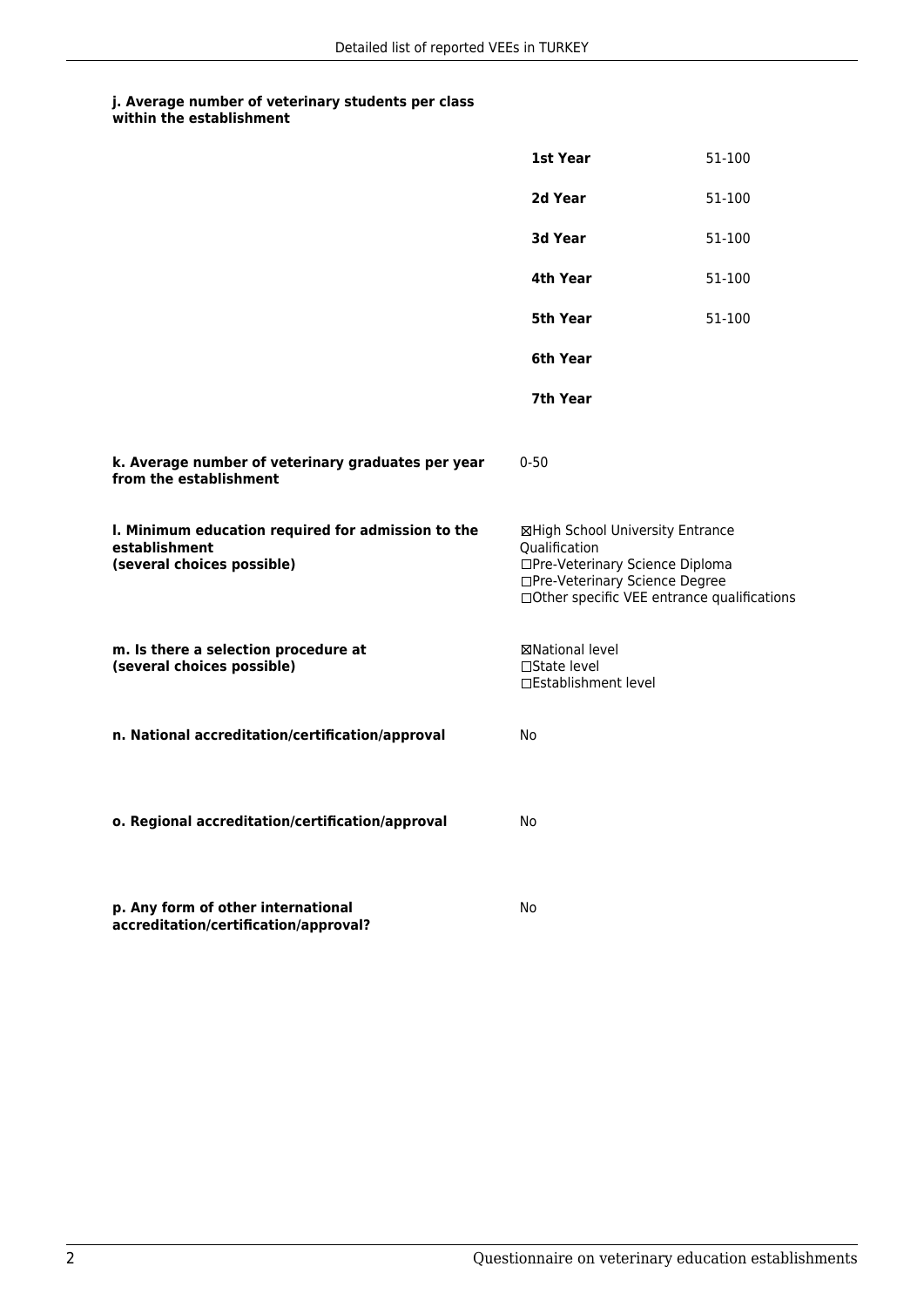# **Aksaray University Faculty of Veterinary Medicine**

### **Last modified on: 2015-11-25 14:20:06**

| a. Name of VEE                                                | Aksaray University Faculty of Veterinary<br>Medicine                                                                              |
|---------------------------------------------------------------|-----------------------------------------------------------------------------------------------------------------------------------|
| b. Hosting Academic Institution<br>(when relevant)            | Faculty of Veterinary Medicine                                                                                                    |
| c. Address of VEE<br>(street/city/state)                      | Aksaray University Faculty of Veterinary<br>Medicine Aksaray/TURKEY                                                               |
| d. Country of VEE                                             | <b>TURKEY</b>                                                                                                                     |
| e. Web-site (URL)                                             | www.vet.aksaray.edu.tr                                                                                                            |
| f. Institution type                                           | public                                                                                                                            |
| g. Year of creation                                           | 2012                                                                                                                              |
| h. Veterinary degree(s) granted<br>(several choices possible) | ⊠Specific Veterinary Diploma<br>$\Box$ Bachelor<br>$\square$ Master<br>$\square$ Doctor<br>$\Box$ PhD<br>□ Other (please explain) |

**i. Number of years of veterinary education required for VSB (or equivalent) registration**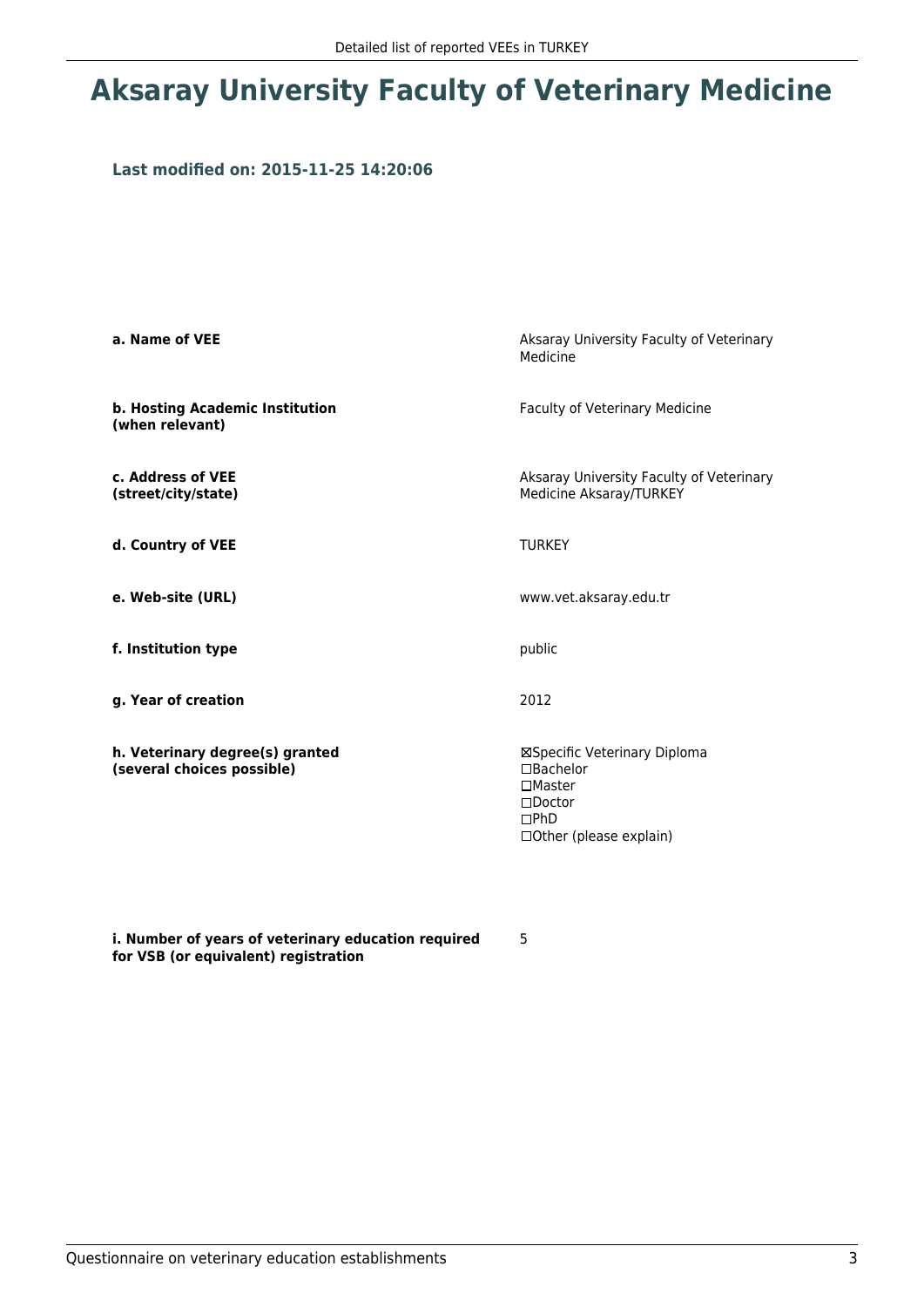|                                                                                                   | 1st Year                                                                                                                                                              | $0 - 50$ |
|---------------------------------------------------------------------------------------------------|-----------------------------------------------------------------------------------------------------------------------------------------------------------------------|----------|
|                                                                                                   | 2d Year                                                                                                                                                               | $0 - 50$ |
|                                                                                                   | 3d Year                                                                                                                                                               | $0 - 50$ |
|                                                                                                   | 4th Year                                                                                                                                                              | $0 - 50$ |
|                                                                                                   | 5th Year                                                                                                                                                              |          |
|                                                                                                   | 6th Year                                                                                                                                                              |          |
|                                                                                                   | 7th Year                                                                                                                                                              |          |
| k. Average number of veterinary graduates per year<br>from the establishment                      | $0 - 50$                                                                                                                                                              |          |
| I. Minimum education required for admission to the<br>establishment<br>(several choices possible) | ⊠High School University Entrance<br>Qualification<br>□Pre-Veterinary Science Diploma<br>□Pre-Veterinary Science Degree<br>□Other specific VEE entrance qualifications |          |
| m. Is there a selection procedure at<br>(several choices possible)                                | ⊠National level<br>□State level<br>□Establishment level                                                                                                               |          |
| n. National accreditation/certification/approval                                                  | No                                                                                                                                                                    |          |
| o. Regional accreditation/certification/approval                                                  | No                                                                                                                                                                    |          |
| p. Any form of other international<br>accreditation/certification/approval?                       | No                                                                                                                                                                    |          |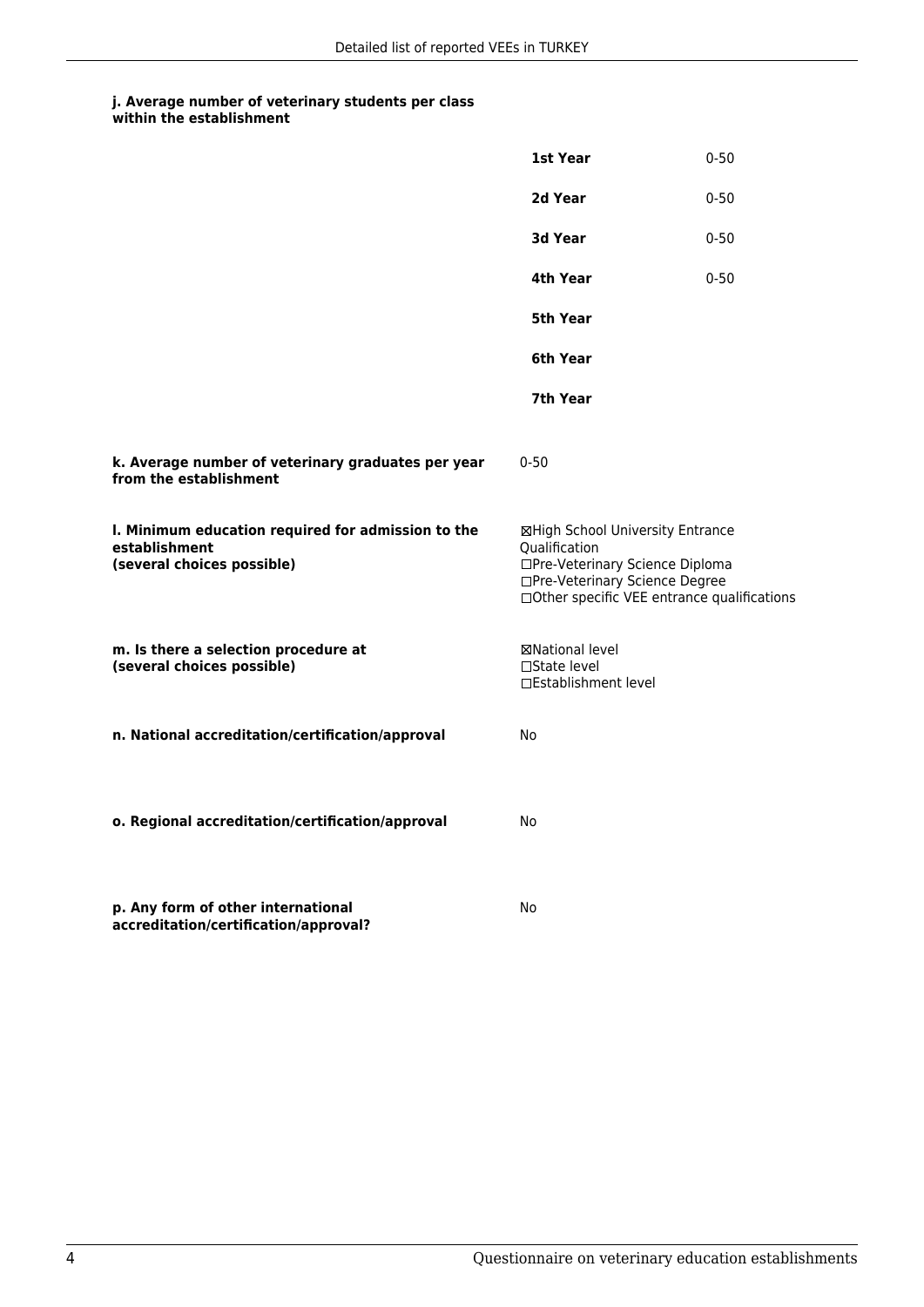# **Ankara University Faculty of Veterinary Medicine**

### **Last modified on: 2015-11-25 13:43:13**

| a. Name of VEE                                                | Ankara University Faculty of Veterinary<br>Medicine                                                                           |
|---------------------------------------------------------------|-------------------------------------------------------------------------------------------------------------------------------|
| b. Hosting Academic Institution<br>(when relevant)            | Faculty of Veterinary Medicine                                                                                                |
| c. Address of VEE<br>(street/city/state)                      | Ankara University Faculty of Veterinary<br>Medicine 06110 Dışkapı/ANKARA/TURKEY                                               |
| d. Country of VEE                                             | <b>TURKEY</b>                                                                                                                 |
| e. Web-site (URL)                                             | http://www.ankara.edu.tr/faculties/veterinary                                                                                 |
| f. Institution type                                           | public                                                                                                                        |
| g. Year of creation                                           | 1842                                                                                                                          |
| h. Veterinary degree(s) granted<br>(several choices possible) | ⊠Specific Veterinary Diploma<br>□Bachelor<br>$\Box$ Master<br>$\square$ Doctor<br>$\Box$ PhD<br>$\Box$ Other (please explain) |

**i. Number of years of veterinary education required for VSB (or equivalent) registration**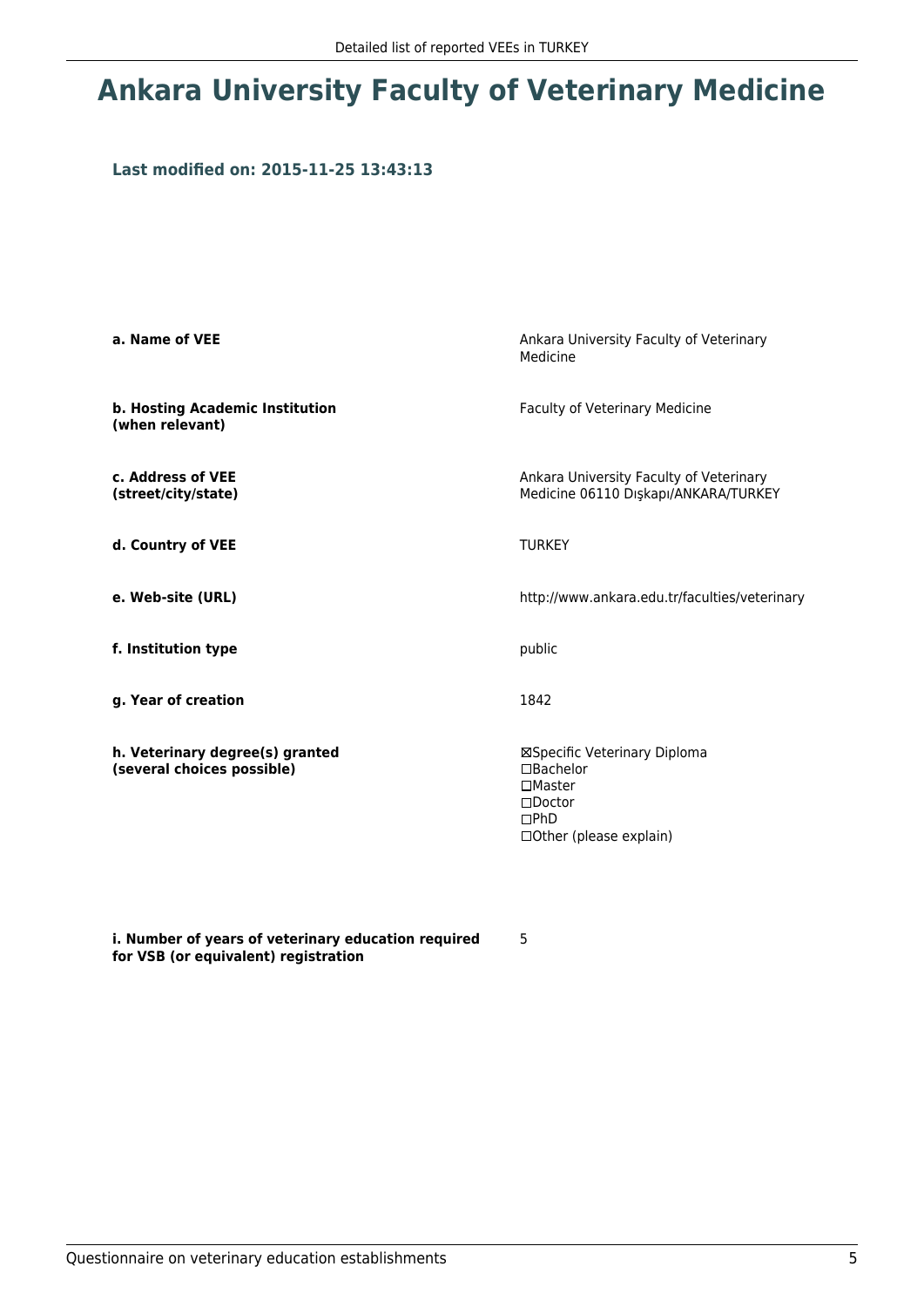|                                                                                                   | 1st Year                                                                                                               | 101-150                                                                                          |
|---------------------------------------------------------------------------------------------------|------------------------------------------------------------------------------------------------------------------------|--------------------------------------------------------------------------------------------------|
|                                                                                                   | 2d Year                                                                                                                | 101-150                                                                                          |
|                                                                                                   | 3d Year                                                                                                                | 101-150                                                                                          |
|                                                                                                   | 4th Year                                                                                                               | 51-100                                                                                           |
|                                                                                                   | 5th Year                                                                                                               | 51-100                                                                                           |
|                                                                                                   | 6th Year                                                                                                               |                                                                                                  |
|                                                                                                   | 7th Year                                                                                                               |                                                                                                  |
| k. Average number of veterinary graduates per year<br>from the establishment                      | 51-100                                                                                                                 |                                                                                                  |
| I. Minimum education required for admission to the<br>establishment<br>(several choices possible) | ⊠High School University Entrance<br>Qualification<br>□Pre-Veterinary Science Diploma<br>□Pre-Veterinary Science Degree | □Other specific VEE entrance qualifications                                                      |
| m. Is there a selection procedure at<br>(several choices possible)                                | ⊠National level<br>$\Box$ State level<br>□Establishment level                                                          |                                                                                                  |
| n. National accreditation/certification/approval                                                  | No                                                                                                                     |                                                                                                  |
|                                                                                                   |                                                                                                                        |                                                                                                  |
| o. Regional accreditation/certification/approval                                                  | No                                                                                                                     |                                                                                                  |
|                                                                                                   |                                                                                                                        |                                                                                                  |
| p. Any form of other international<br>accreditation/certification/approval?                       | Yes                                                                                                                    |                                                                                                  |
| If yes, please provide a brief description.                                                       | To carry out further of our faculty which has<br>in 2007.                                                              | been accredited by the European Association of<br>Establishment for Veterinary Education (EAEVE) |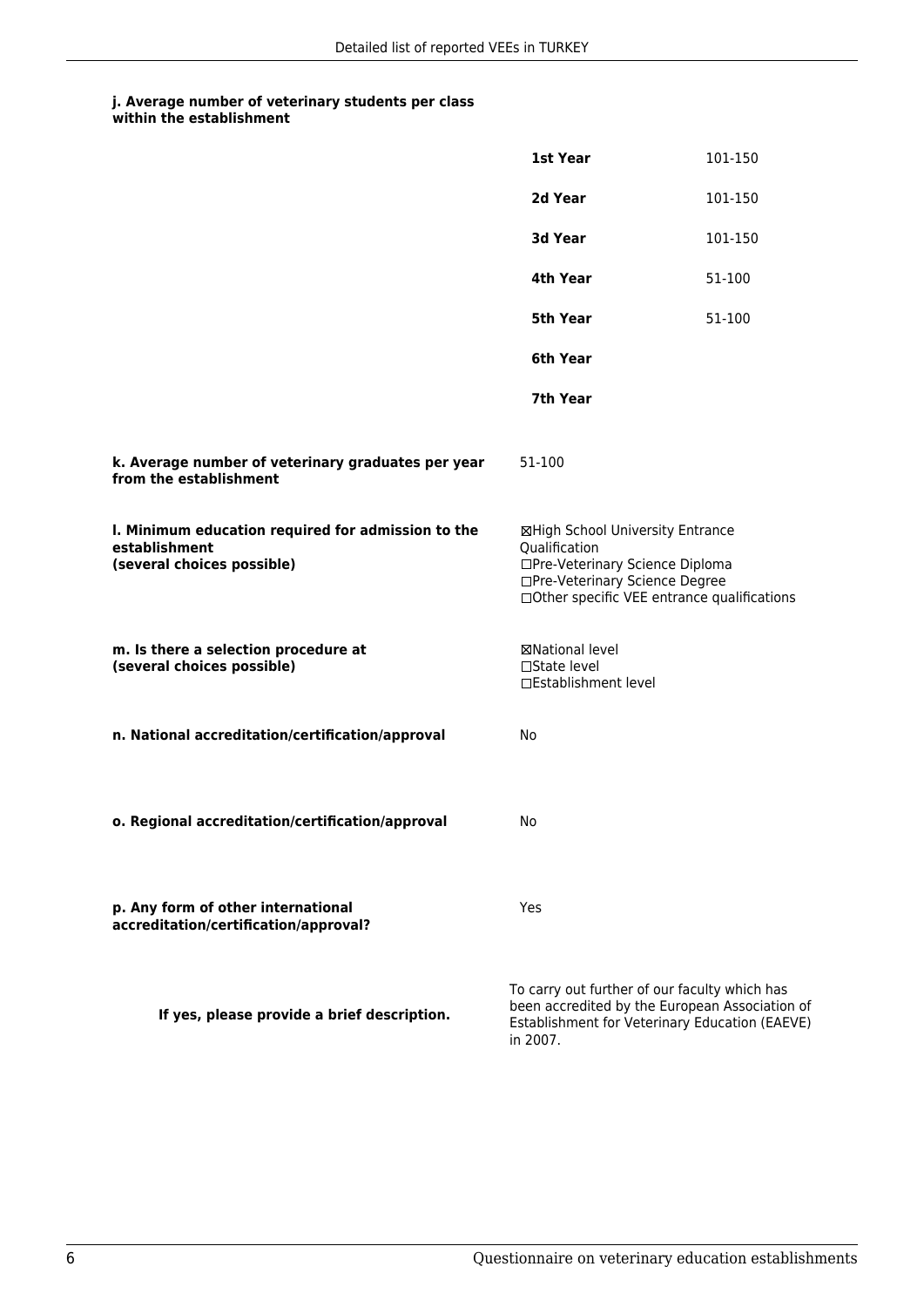## **Atatürk University, Veterinary Faculty,**

### **Last modified on: 2015-11-25 13:53:52**

| a. Name of VEE                                                | Atatürk University, Veterinary Faculty,                                                                                          |
|---------------------------------------------------------------|----------------------------------------------------------------------------------------------------------------------------------|
| b. Hosting Academic Institution<br>(when relevant)            | Veterinary Faculty,                                                                                                              |
| c. Address of VEE<br>(street/city/state)                      | Atatürk University, Veterinary Faculty,<br>Erzurum/TURKEY                                                                        |
| d. Country of VEE                                             | <b>TURKEY</b>                                                                                                                    |
| e. Web-site (URL)                                             | www.atauni.edu.tr                                                                                                                |
| f. Institution type                                           | public                                                                                                                           |
| g. Year of creation                                           | 1997                                                                                                                             |
| h. Veterinary degree(s) granted<br>(several choices possible) | ⊠Specific Veterinary Diploma<br>$\Box$ Bachelor<br>$\square$ Master<br>$\square$ Doctor<br>DPhD<br>$\Box$ Other (please explain) |

**i. Number of years of veterinary education required for VSB (or equivalent) registration**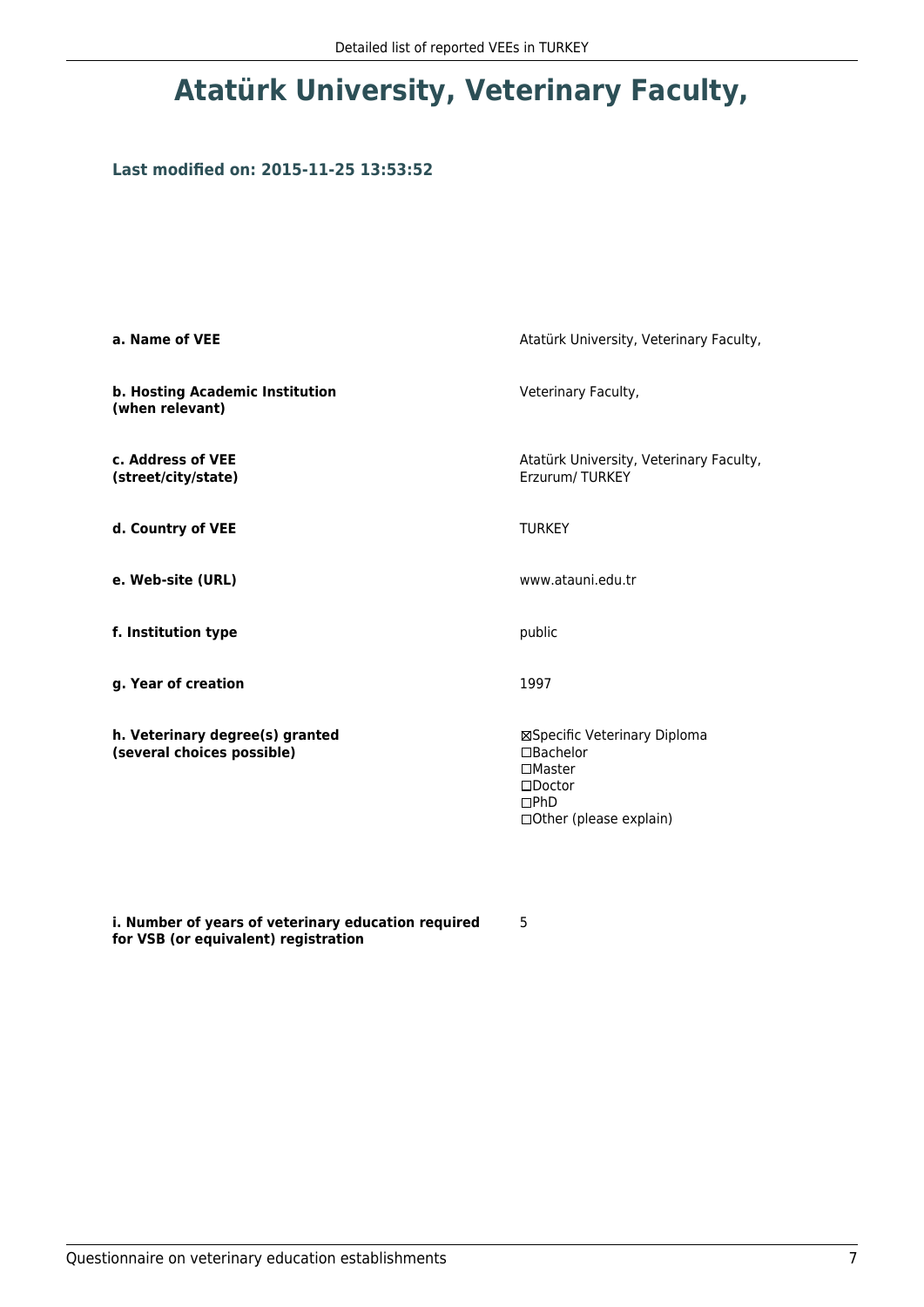|                                                                                                   | 1st Year                                                                                                                                                              | 51-100 |
|---------------------------------------------------------------------------------------------------|-----------------------------------------------------------------------------------------------------------------------------------------------------------------------|--------|
|                                                                                                   | 2d Year                                                                                                                                                               | 51-100 |
|                                                                                                   | 3d Year                                                                                                                                                               | 51-100 |
|                                                                                                   | 4th Year                                                                                                                                                              | 51-100 |
|                                                                                                   | 5th Year                                                                                                                                                              | 51-100 |
|                                                                                                   | 6th Year                                                                                                                                                              |        |
|                                                                                                   | 7th Year                                                                                                                                                              |        |
| k. Average number of veterinary graduates per year<br>from the establishment                      | $0 - 50$                                                                                                                                                              |        |
| I. Minimum education required for admission to the<br>establishment<br>(several choices possible) | ⊠High School University Entrance<br>Qualification<br>□Pre-Veterinary Science Diploma<br>□Pre-Veterinary Science Degree<br>□Other specific VEE entrance qualifications |        |
| m. Is there a selection procedure at<br>(several choices possible)                                | ⊠National level<br>□State level<br>□Establishment level                                                                                                               |        |
| n. National accreditation/certification/approval                                                  | No                                                                                                                                                                    |        |
| o. Regional accreditation/certification/approval                                                  | No                                                                                                                                                                    |        |
| p. Any form of other international<br>accreditation/certification/approval?                       | No                                                                                                                                                                    |        |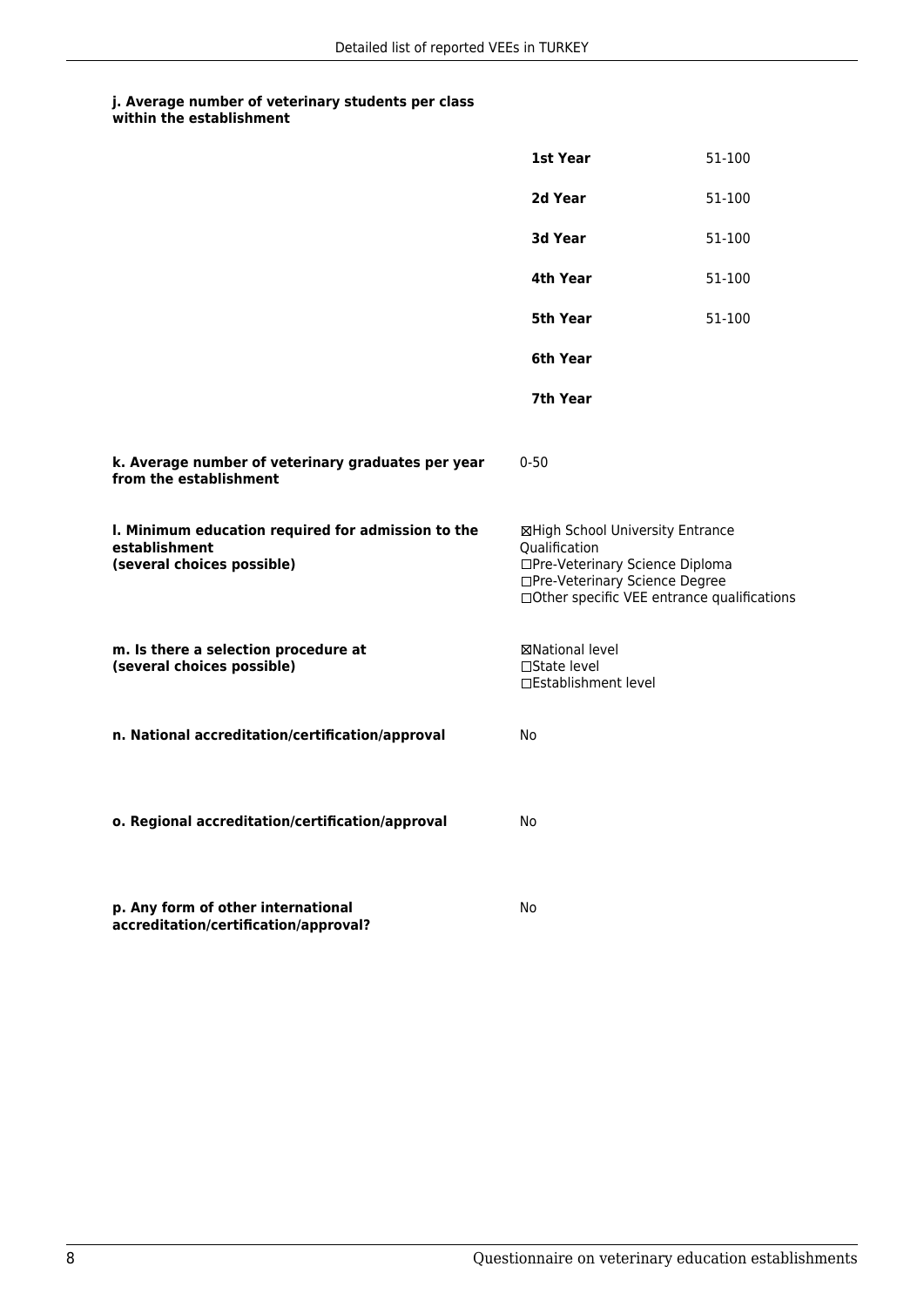# **Bingol University, Veterinary Faculty,**

### **Last modified on: 2015-11-25 13:56:00**

| a. Name of VEE                                                                              | Bingol University, Veterinary Faculty,                                                                                         |          |
|---------------------------------------------------------------------------------------------|--------------------------------------------------------------------------------------------------------------------------------|----------|
| b. Hosting Academic Institution<br>(when relevant)                                          | Veterinary Faculty,                                                                                                            |          |
| c. Address of VEE<br>(street/city/state)                                                    | Bingol University, Veterinary Faculty, 12000 Bingol/Turkey                                                                     |          |
| d. Country of VEE                                                                           | <b>TURKEY</b>                                                                                                                  |          |
| e. Web-site (URL)                                                                           | http://www.bingol.edu.tr/akademik/fakulteler/veteriner-fakultesi.aspx                                                          |          |
| f. Institution type                                                                         | public                                                                                                                         |          |
| g. Year of creation                                                                         | 2012                                                                                                                           |          |
| h. Veterinary degree(s) granted<br>(several choices possible)                               | ⊠Specific Veterinary Diploma<br>□Bachelor<br>$\square$ Master<br>$\square$ Doctor<br>$\square$ PhD<br>□ Other (please explain) |          |
| i. Number of years of veterinary education required<br>for VSB (or equivalent) registration | 5                                                                                                                              |          |
| j. Average number of veterinary students per class<br>within the establishment              |                                                                                                                                |          |
|                                                                                             | 1st Year                                                                                                                       | $0 - 50$ |
|                                                                                             | 2d Year                                                                                                                        | $0 - 50$ |
|                                                                                             | 3d Year                                                                                                                        | $0 - 50$ |
|                                                                                             | 4th Year                                                                                                                       | $0 - 50$ |
|                                                                                             | 5th Year                                                                                                                       |          |
|                                                                                             | 6th Year                                                                                                                       |          |
|                                                                                             | 7th Year                                                                                                                       |          |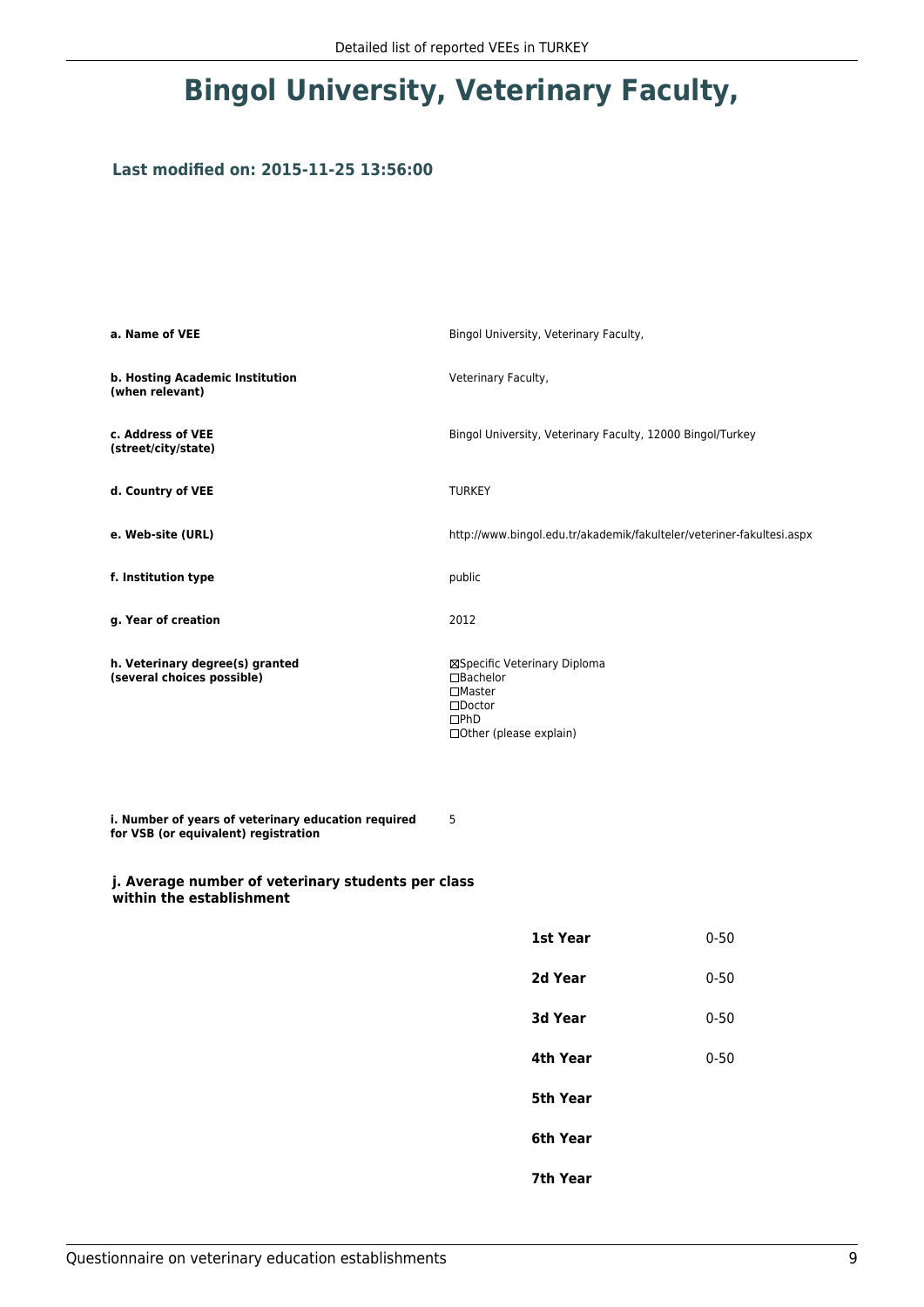| k. Average number of veterinary graduates per year<br>from the establishment                      | $0 - 50$                                                                                                                                                              |
|---------------------------------------------------------------------------------------------------|-----------------------------------------------------------------------------------------------------------------------------------------------------------------------|
| I. Minimum education required for admission to the<br>establishment<br>(several choices possible) | ⊠High School University Entrance<br>Qualification<br>□Pre-Veterinary Science Diploma<br>□Pre-Veterinary Science Degree<br>□Other specific VEE entrance qualifications |
| m. Is there a selection procedure at<br>(several choices possible)                                | <b>⊠National level</b><br>$\Box$ State level<br>□Establishment level                                                                                                  |
| n. National accreditation/certification/approval                                                  | No                                                                                                                                                                    |
| o. Regional accreditation/certification/approval                                                  | N٥                                                                                                                                                                    |
| p. Any form of other international                                                                | No                                                                                                                                                                    |

**accreditation/certification/approval?**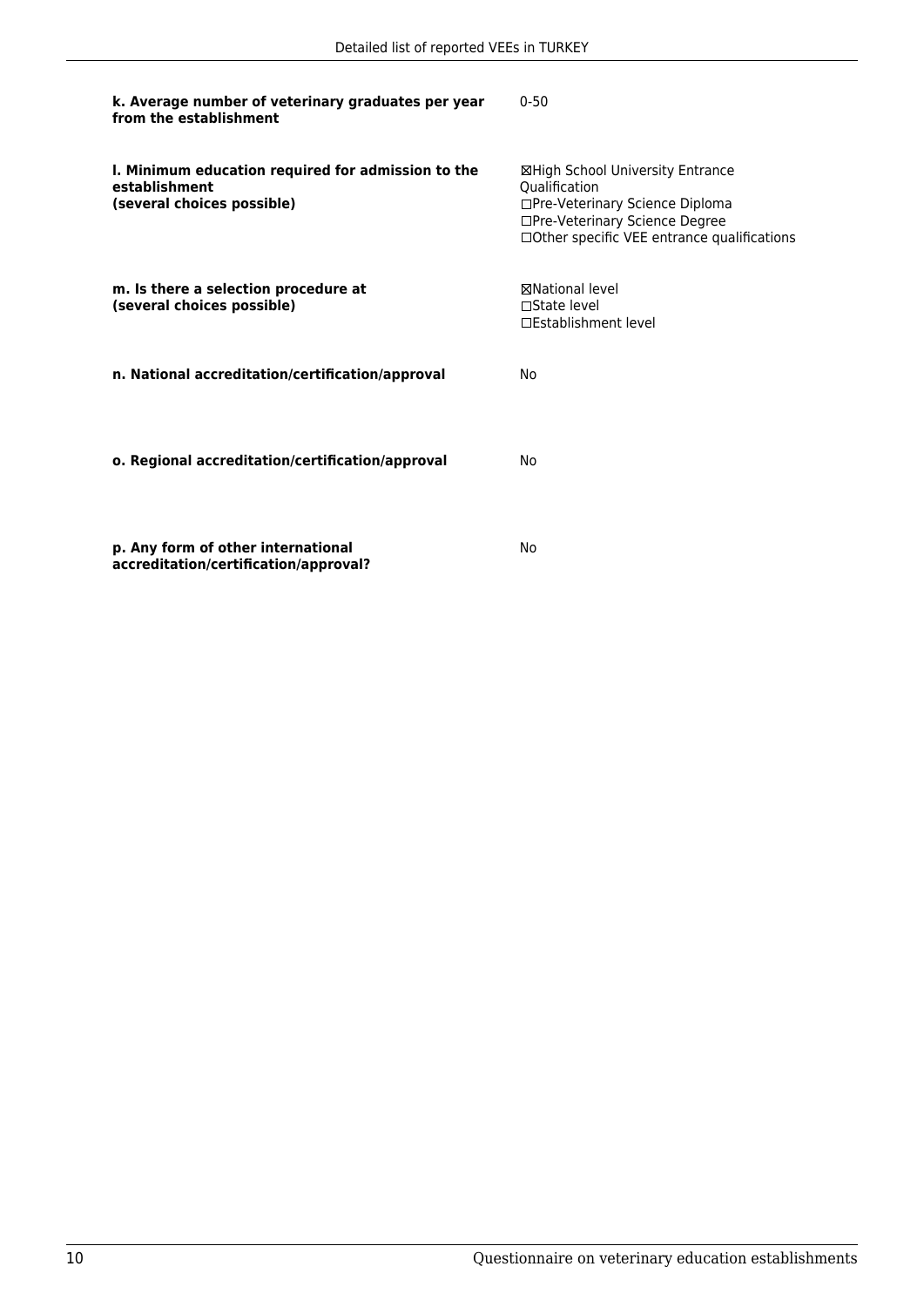# **Erciyes University, Faculty of Veterinary Medicine,**

### **Last modified on: 2015-11-25 13:57:45**

| a. Name of VEE                                                | Erciyes University, Faculty of Veterinary<br>Medicine.                                                                                 |
|---------------------------------------------------------------|----------------------------------------------------------------------------------------------------------------------------------------|
| b. Hosting Academic Institution<br>(when relevant)            | Faculty of Veterinary Medicine,                                                                                                        |
| c. Address of VEE<br>(street/city/state)                      | Erciyes University, Faculty of Veterinary<br>Medicine, 39039, Kayseri, TURKEY                                                          |
| d. Country of VEE                                             | <b>TURKEY</b>                                                                                                                          |
| e. Web-site (URL)                                             | http://veteriner.erciyes.edu.tr/                                                                                                       |
| f. Institution type                                           | public                                                                                                                                 |
| g. Year of creation                                           | 1992                                                                                                                                   |
| h. Veterinary degree(s) granted<br>(several choices possible) | ⊠Specific Veterinary Diploma<br>$\Box$ Bachelor<br>$\square$ Master<br>$\square$ Doctor<br>$\Box$ PhD<br>$\Box$ Other (please explain) |

**i. Number of years of veterinary education required for VSB (or equivalent) registration**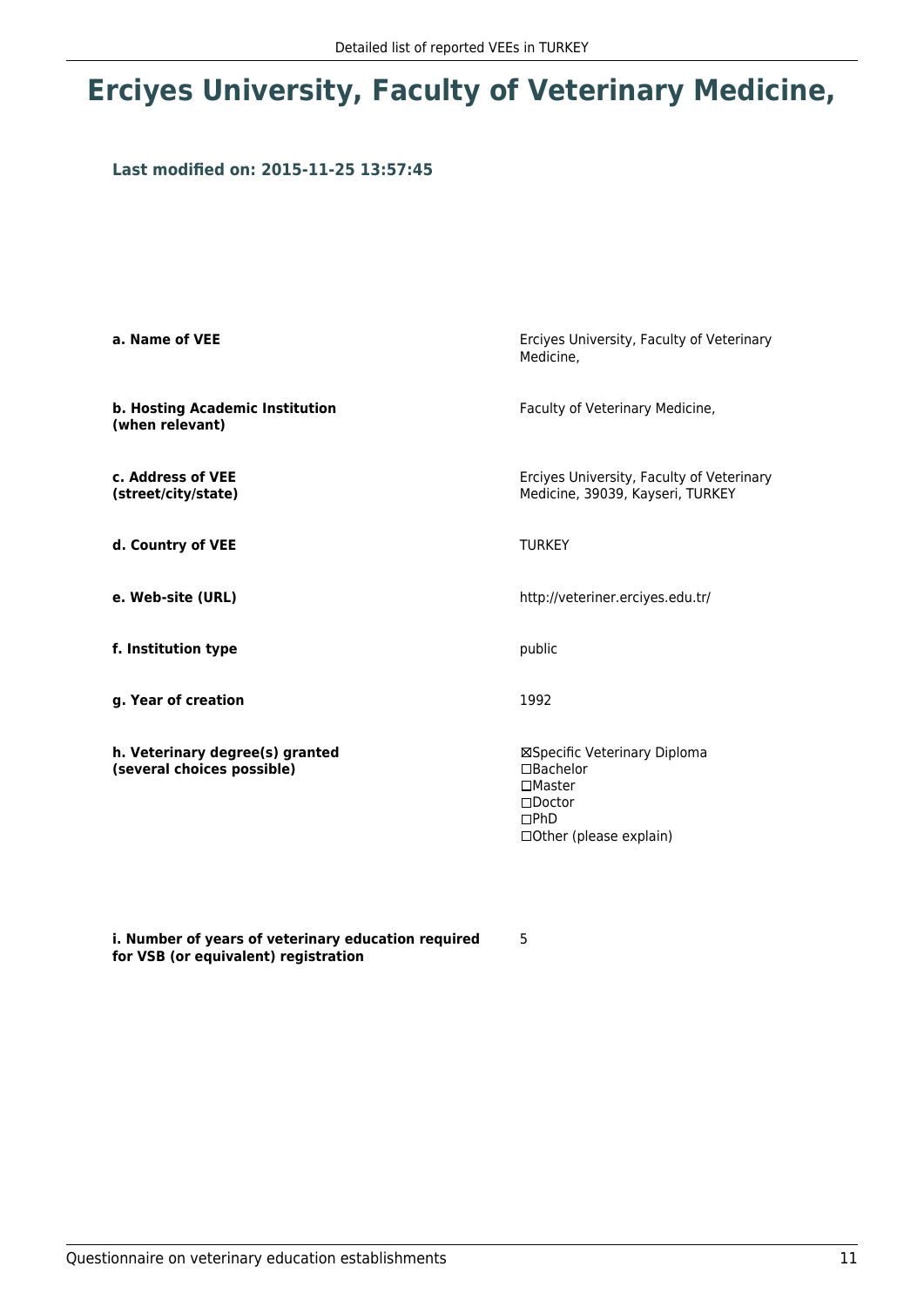|                                                                                                   | 1st Year                                                                                                                                                               | 51-100 |
|---------------------------------------------------------------------------------------------------|------------------------------------------------------------------------------------------------------------------------------------------------------------------------|--------|
|                                                                                                   | 2d Year                                                                                                                                                                | 51-100 |
|                                                                                                   | 3d Year                                                                                                                                                                | 51-100 |
|                                                                                                   | 4th Year                                                                                                                                                               | 51-100 |
|                                                                                                   | 5th Year                                                                                                                                                               | 51-100 |
|                                                                                                   | 6th Year                                                                                                                                                               |        |
|                                                                                                   | 7th Year                                                                                                                                                               |        |
| k. Average number of veterinary graduates per year<br>from the establishment                      | 51-100                                                                                                                                                                 |        |
| I. Minimum education required for admission to the<br>establishment<br>(several choices possible) | ⊠High School University Entrance<br>Qualification<br>□Pre-Veterinary Science Diploma<br>□Pre-Veterinary Science Degree<br>□ Other specific VEE entrance qualifications |        |
| m. Is there a selection procedure at<br>(several choices possible)                                | ⊠National level<br>$\Box$ State level<br>□Establishment level                                                                                                          |        |
| n. National accreditation/certification/approval                                                  | No                                                                                                                                                                     |        |
| o. Regional accreditation/certification/approval                                                  | No                                                                                                                                                                     |        |
| p. Any form of other international<br>accreditation/certification/approval?                       | No                                                                                                                                                                     |        |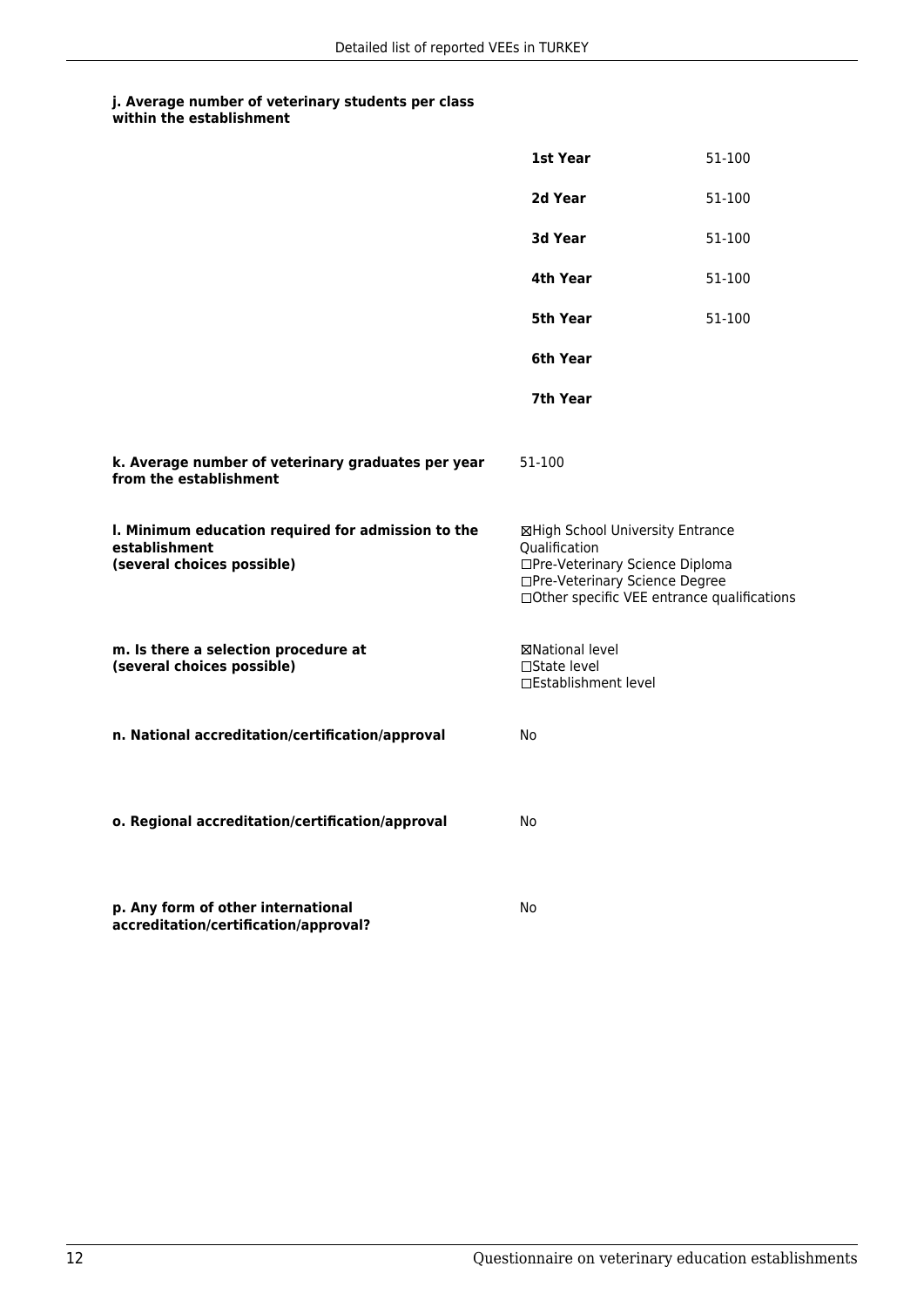# **Faculty of Veterinary Medicine, University of Ondokuz Mayis,**

**Last modified on: 2015-11-25 14:08:27**

| a. Name of VEE                                                | Faculty of Veterinary Medicine, University of<br>Ondokuz Mayis,                                                                |
|---------------------------------------------------------------|--------------------------------------------------------------------------------------------------------------------------------|
| b. Hosting Academic Institution<br>(when relevant)            | Faculty of Veterinary Medicine,                                                                                                |
| c. Address of VEE<br>(street/city/state)                      | Faculty of Veterinary Medicine, University of<br>Ondokuz Mayis, Kurupelit 55139<br>Samsun/TURKEY                               |
| d. Country of VEE                                             | <b>TURKEY</b>                                                                                                                  |
| e. Web-site (URL)                                             | www.veteriner.omu.edu.tr/                                                                                                      |
| f. Institution type                                           | public                                                                                                                         |
| g. Year of creation                                           | 2003                                                                                                                           |
| h. Veterinary degree(s) granted<br>(several choices possible) | ⊠Specific Veterinary Diploma<br>$\Box$ Bachelor<br>$\Box$ Master<br>$\square$ Doctor<br>$\Box$ PhD<br>□ Other (please explain) |

5

**i. Number of years of veterinary education required for VSB (or equivalent) registration**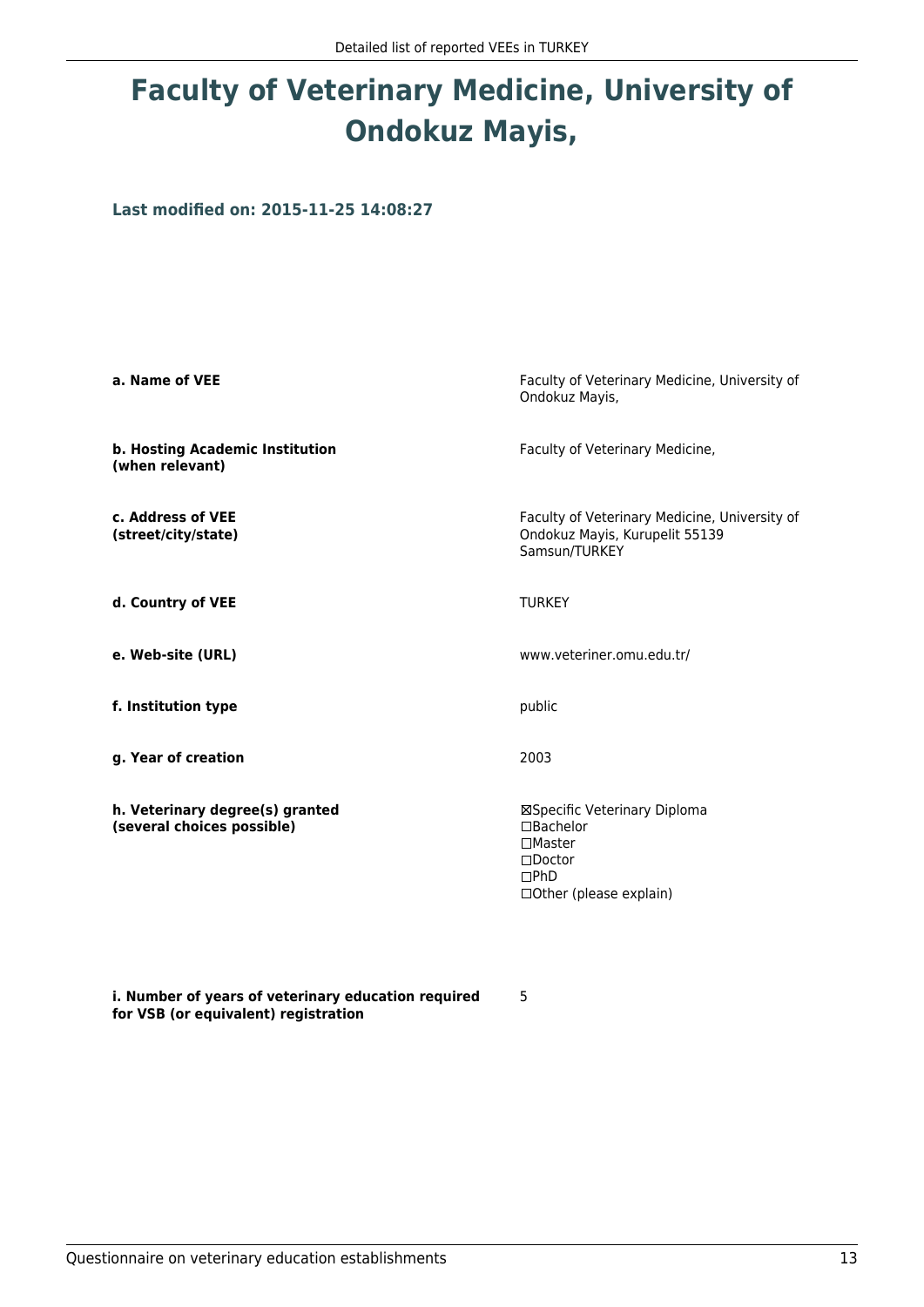|                                                                                                   | 1st Year                                                                                                                                                              | 51-100  |
|---------------------------------------------------------------------------------------------------|-----------------------------------------------------------------------------------------------------------------------------------------------------------------------|---------|
|                                                                                                   | 2d Year                                                                                                                                                               | 51-100  |
|                                                                                                   | 3d Year                                                                                                                                                               | 51-100  |
|                                                                                                   | 4th Year                                                                                                                                                              | 51-100  |
|                                                                                                   | 5th Year                                                                                                                                                              | 101-150 |
|                                                                                                   | 6th Year                                                                                                                                                              |         |
|                                                                                                   | 7th Year                                                                                                                                                              |         |
| k. Average number of veterinary graduates per year<br>from the establishment                      | 51-100                                                                                                                                                                |         |
| I. Minimum education required for admission to the<br>establishment<br>(several choices possible) | ⊠High School University Entrance<br>Qualification<br>□Pre-Veterinary Science Diploma<br>□Pre-Veterinary Science Degree<br>□Other specific VEE entrance qualifications |         |
| m. Is there a selection procedure at<br>(several choices possible)                                | ⊠National level<br>$\Box$ State level<br>□Establishment level                                                                                                         |         |
| n. National accreditation/certification/approval                                                  | No                                                                                                                                                                    |         |
| o. Regional accreditation/certification/approval                                                  | No                                                                                                                                                                    |         |
| p. Any form of other international<br>accreditation/certification/approval?                       | No                                                                                                                                                                    |         |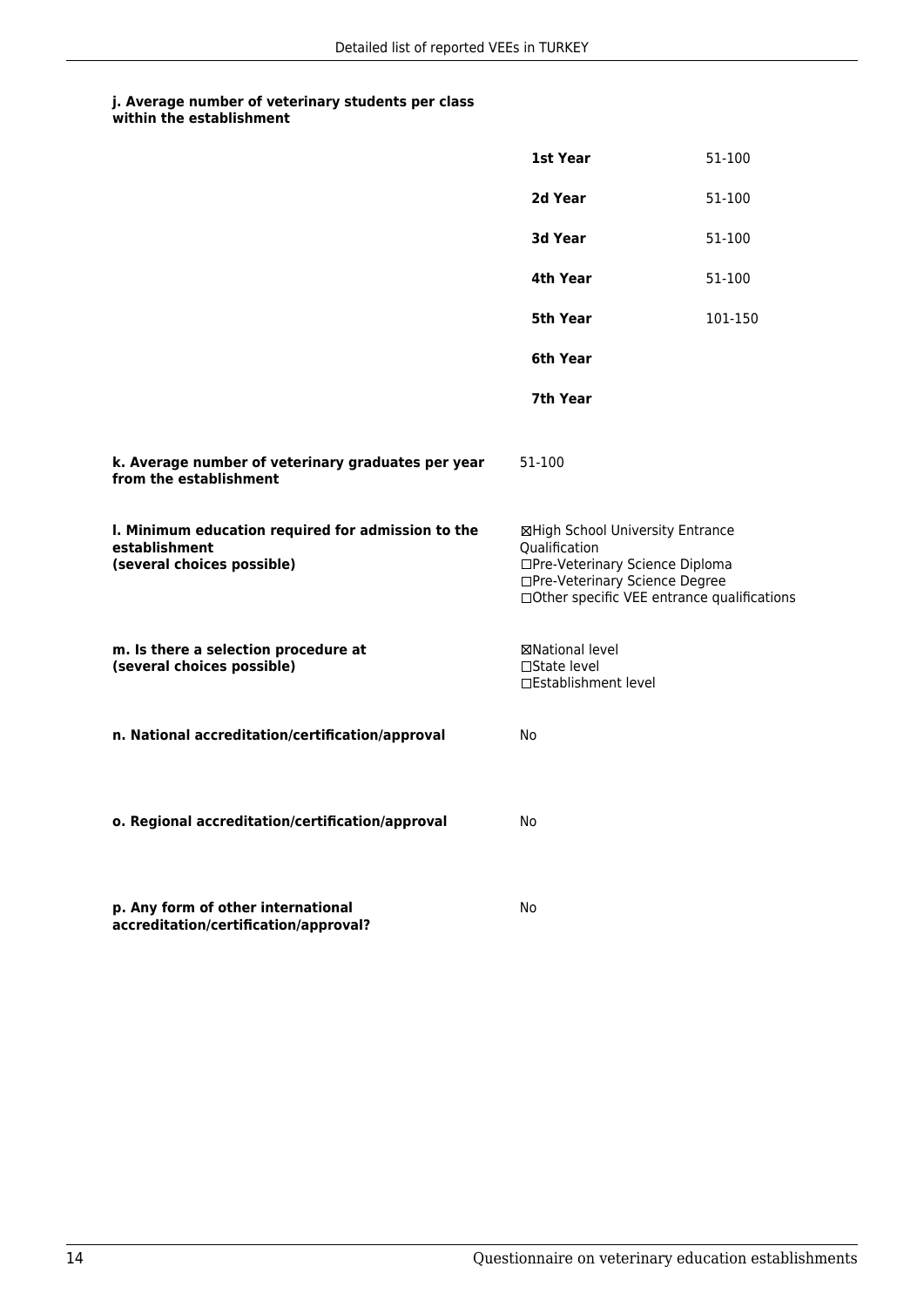# **Firat University Faculty of Veterinary Medicine**

### **Last modified on: 2015-11-25 14:00:28**

| a. Name of VEE                                                | Firat University Faculty of Veterinary<br>Medicine                                                                       |
|---------------------------------------------------------------|--------------------------------------------------------------------------------------------------------------------------|
| b. Hosting Academic Institution<br>(when relevant)            | <b>Faculty of Veterinary Medicine</b>                                                                                    |
| c. Address of VEE<br>(street/city/state)                      | Firat University Faculty of Veterinary<br>Medicine 23119, Elazig-TURKEY                                                  |
| d. Country of VEE                                             | <b>TURKEY</b>                                                                                                            |
| e. Web-site (URL)                                             | http://veteriner.firat.edu.tr/                                                                                           |
| f. Institution type                                           | public                                                                                                                   |
| g. Year of creation                                           | 1970                                                                                                                     |
| h. Veterinary degree(s) granted<br>(several choices possible) | ⊠Specific Veterinary Diploma<br>□Bachelor<br>$\Box$ Master<br>$\square$ Doctor<br>$\Box$ PhD<br>□ Other (please explain) |

**i. Number of years of veterinary education required for VSB (or equivalent) registration**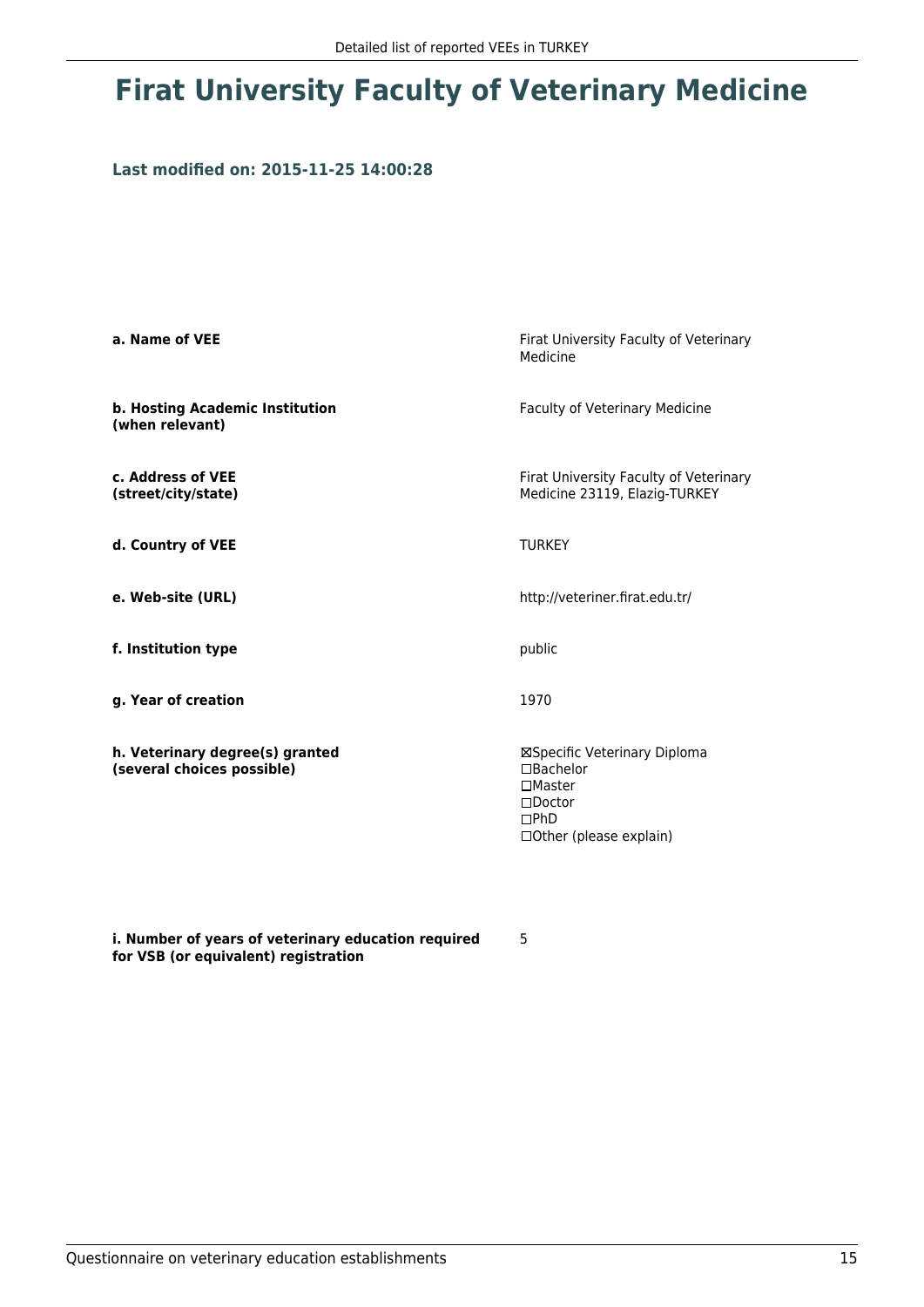|                                                                                                   | 1st Year                                                                                                               | 101-150                                                                                          |
|---------------------------------------------------------------------------------------------------|------------------------------------------------------------------------------------------------------------------------|--------------------------------------------------------------------------------------------------|
|                                                                                                   | 2d Year                                                                                                                | 101-150                                                                                          |
|                                                                                                   | 3d Year                                                                                                                | 101-150                                                                                          |
|                                                                                                   | 4th Year                                                                                                               | 101-150                                                                                          |
|                                                                                                   | <b>5th Year</b>                                                                                                        | 101-150                                                                                          |
|                                                                                                   | 6th Year                                                                                                               |                                                                                                  |
|                                                                                                   | 7th Year                                                                                                               |                                                                                                  |
| k. Average number of veterinary graduates per year<br>from the establishment                      | 101-150                                                                                                                |                                                                                                  |
| I. Minimum education required for admission to the<br>establishment<br>(several choices possible) | ⊠High School University Entrance<br>Qualification<br>□Pre-Veterinary Science Diploma<br>□Pre-Veterinary Science Degree | □Other specific VEE entrance qualifications                                                      |
| m. Is there a selection procedure at<br>(several choices possible)                                | ⊠National level<br>□State level<br>□Establishment level                                                                |                                                                                                  |
| n. National accreditation/certification/approval                                                  | No                                                                                                                     |                                                                                                  |
|                                                                                                   |                                                                                                                        |                                                                                                  |
| o. Regional accreditation/certification/approval                                                  | No                                                                                                                     |                                                                                                  |
| p. Any form of other international<br>accreditation/certification/approval?                       | Yes                                                                                                                    |                                                                                                  |
| If yes, please provide a brief description.                                                       | Education) in November 2013                                                                                            | Our Faculty is fully approved to EAEVE (European<br>Association of Establishments for Veterinary |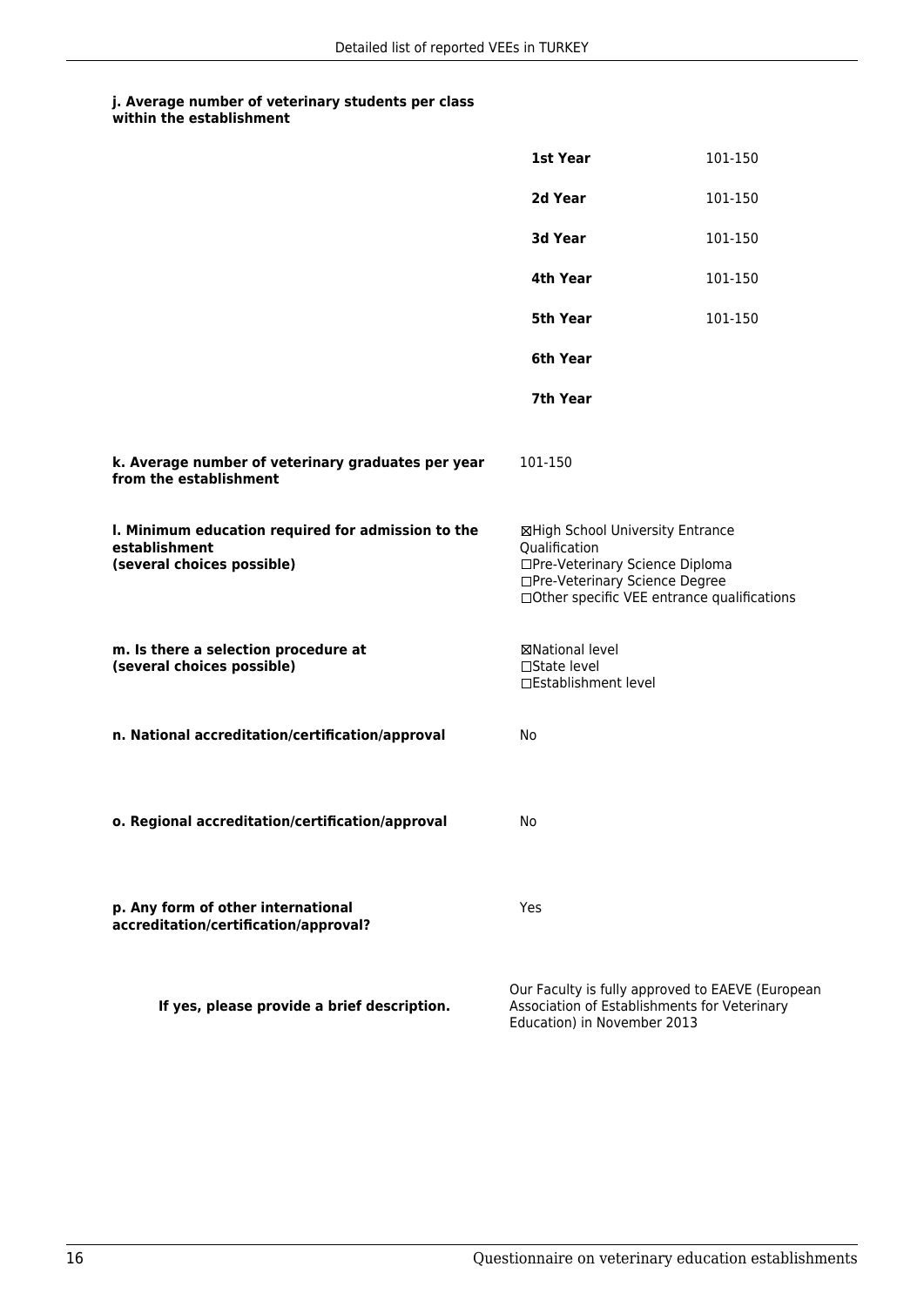## **Istanbul University Faculty of Veterinary Medicine**

### **Last modified on: 2015-11-25 14:02:22**

| a. Name of VEE                                                | Istanbul University Faculty of Veterinary<br>Medicine                                                                 |
|---------------------------------------------------------------|-----------------------------------------------------------------------------------------------------------------------|
| b. Hosting Academic Institution<br>(when relevant)            | Faculty of Veterinary Medicine                                                                                        |
| c. Address of VEE<br>(street/city/state)                      | Istanbul University Faculty of Veterinary<br>Medicine Avcilar Campus, 34320 Istanbul<br>Turkey                        |
| d. Country of VEE                                             | <b>TURKEY</b>                                                                                                         |
| e. Web-site (URL)                                             | http://veteriner.istanbul.edu.tr/                                                                                     |
| f. Institution type                                           | public                                                                                                                |
| g. Year of creation                                           | 1972                                                                                                                  |
| h. Veterinary degree(s) granted<br>(several choices possible) | ⊠Specific Veterinary Diploma<br>$\Box$ Bachelor<br>⊠Master<br>$\Box$ Doctor<br>$\Box$ PhD<br>□ Other (please explain) |

**i. Number of years of veterinary education required for VSB (or equivalent) registration**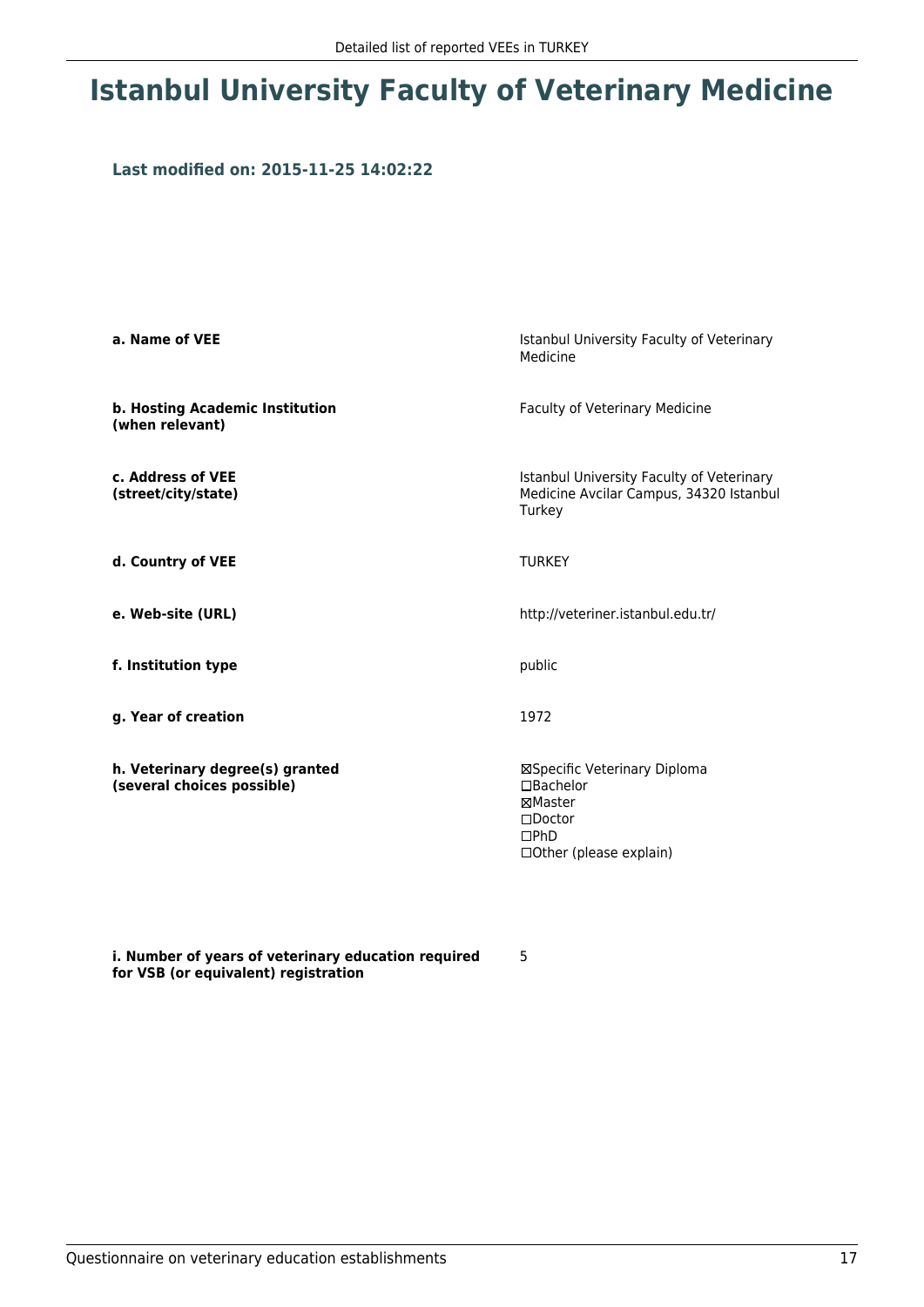|                                                                                                   | 1st Year                                                                                                                                                               | 151-200 |
|---------------------------------------------------------------------------------------------------|------------------------------------------------------------------------------------------------------------------------------------------------------------------------|---------|
|                                                                                                   | 2d Year                                                                                                                                                                | 151-200 |
|                                                                                                   | 3d Year                                                                                                                                                                | 101-150 |
|                                                                                                   | 4th Year                                                                                                                                                               | 101-150 |
|                                                                                                   | 5th Year                                                                                                                                                               | 101-150 |
|                                                                                                   | 6th Year                                                                                                                                                               |         |
|                                                                                                   | 7th Year                                                                                                                                                               |         |
| k. Average number of veterinary graduates per year<br>from the establishment                      | 101-150                                                                                                                                                                |         |
| I. Minimum education required for admission to the<br>establishment<br>(several choices possible) | ⊠High School University Entrance<br>Qualification<br>□Pre-Veterinary Science Diploma<br>□Pre-Veterinary Science Degree<br>□ Other specific VEE entrance qualifications |         |
| m. Is there a selection procedure at<br>(several choices possible)                                | ⊠National level<br>$\Box$ State level<br>□Establishment level                                                                                                          |         |
| n. National accreditation/certification/approval                                                  | No                                                                                                                                                                     |         |
| o. Regional accreditation/certification/approval                                                  | No                                                                                                                                                                     |         |
| p. Any form of other international<br>accreditation/certification/approval?                       | No                                                                                                                                                                     |         |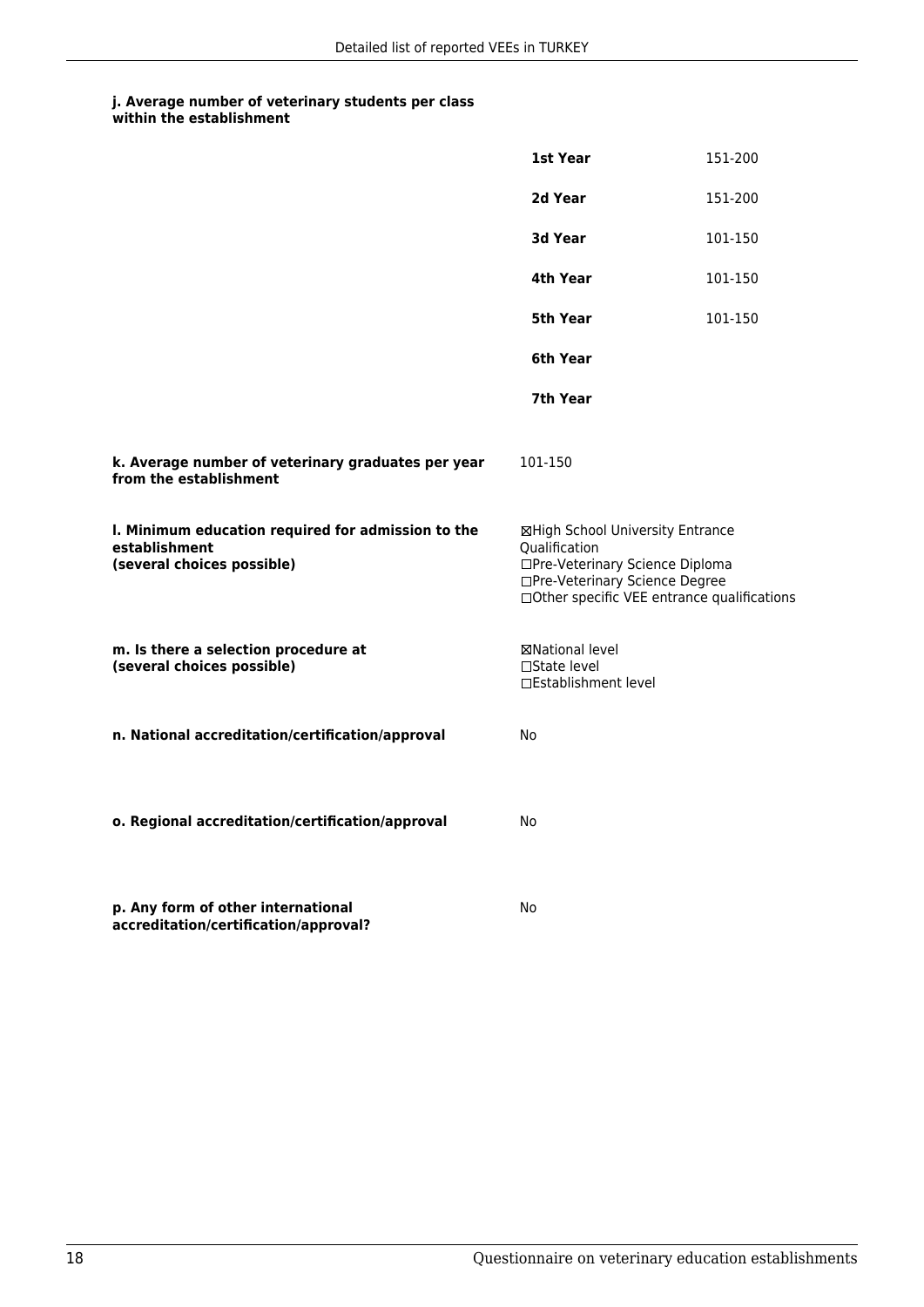# **Kafkas University, Faculty of Veterinary Medicine**

### **Last modified on: 2015-11-25 14:04:33**

| a. Name of VEE                                                | Kafkas University, Faculty of Veterinary<br>Medicine                                                                           |
|---------------------------------------------------------------|--------------------------------------------------------------------------------------------------------------------------------|
| b. Hosting Academic Institution<br>(when relevant)            | Faculty of Veterinary Medicine                                                                                                 |
| c. Address of VEE<br>(street/city/state)                      | Kafkas UniversityFaculty of Veterinary<br>Medicine Kars/Turkey                                                                 |
| d. Country of VEE                                             | <b>TURKEY</b>                                                                                                                  |
| e. Web-site (URL)                                             | http://yeni.kafkas.edu.tr/veteriner                                                                                            |
| f. Institution type                                           | public                                                                                                                         |
| g. Year of creation                                           | 1982                                                                                                                           |
| h. Veterinary degree(s) granted<br>(several choices possible) | ⊠Specific Veterinary Diploma<br>$\Box$ Bachelor<br>$\square$ Master<br>$\Box$ Doctor<br>$\Box$ PhD<br>□ Other (please explain) |

**i. Number of years of veterinary education required for VSB (or equivalent) registration**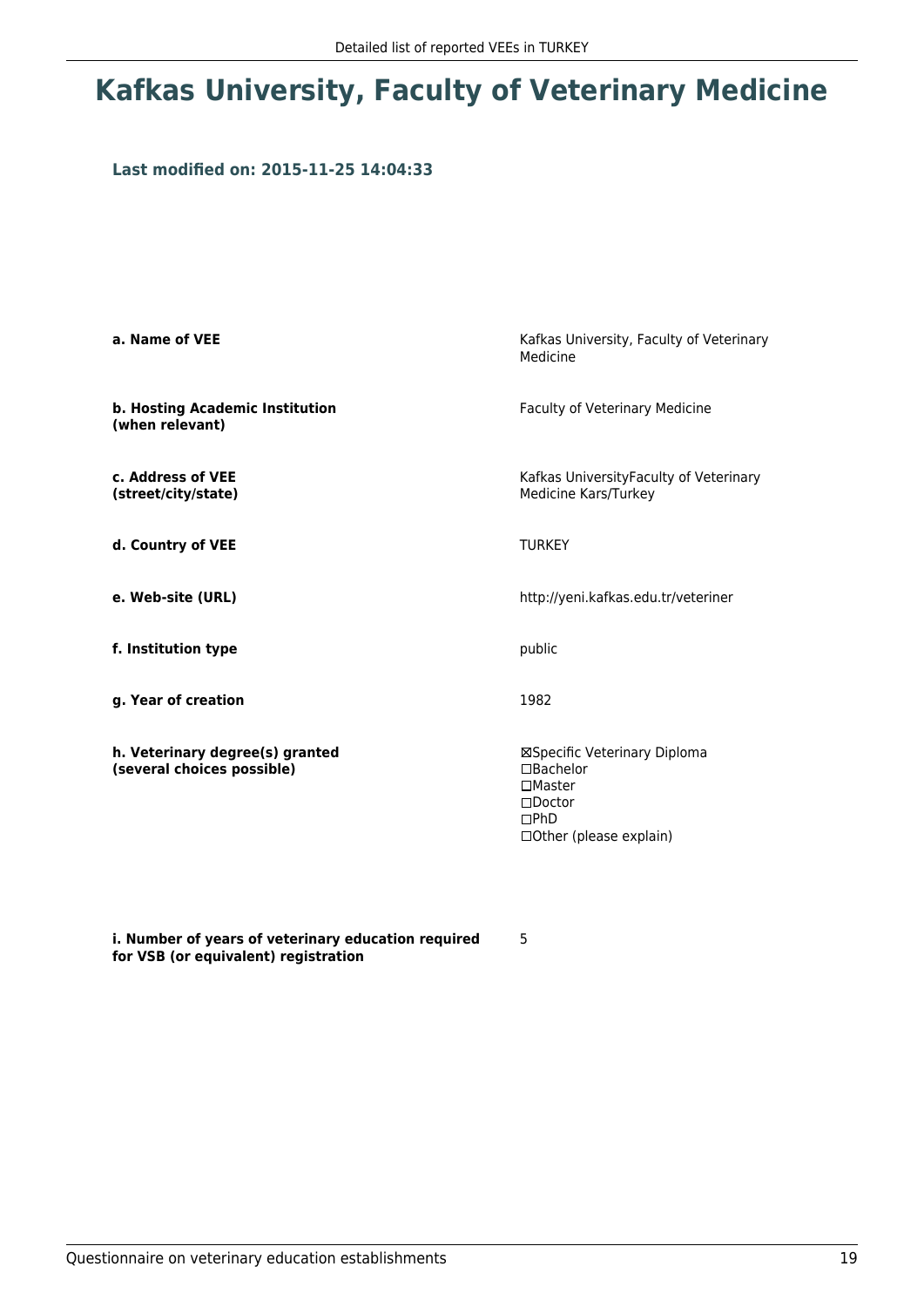|                                                                                                   | 1st Year                                                                                                                                                              | 51-100 |
|---------------------------------------------------------------------------------------------------|-----------------------------------------------------------------------------------------------------------------------------------------------------------------------|--------|
|                                                                                                   | 2d Year                                                                                                                                                               | 51-100 |
|                                                                                                   | 3d Year                                                                                                                                                               | 51-100 |
|                                                                                                   | 4th Year                                                                                                                                                              | 51-100 |
|                                                                                                   | 5th Year                                                                                                                                                              | 51-100 |
|                                                                                                   | 6th Year                                                                                                                                                              |        |
|                                                                                                   | 7th Year                                                                                                                                                              |        |
| k. Average number of veterinary graduates per year<br>from the establishment                      | 51-100                                                                                                                                                                |        |
| I. Minimum education required for admission to the<br>establishment<br>(several choices possible) | ⊠High School University Entrance<br>Qualification<br>□Pre-Veterinary Science Diploma<br>□Pre-Veterinary Science Degree<br>□Other specific VEE entrance qualifications |        |
| m. Is there a selection procedure at<br>(several choices possible)                                | ⊠National level<br>□State level<br>□Establishment level                                                                                                               |        |
| n. National accreditation/certification/approval                                                  | No                                                                                                                                                                    |        |
| o. Regional accreditation/certification/approval                                                  | No                                                                                                                                                                    |        |
| p. Any form of other international<br>accreditation/certification/approval?                       | No                                                                                                                                                                    |        |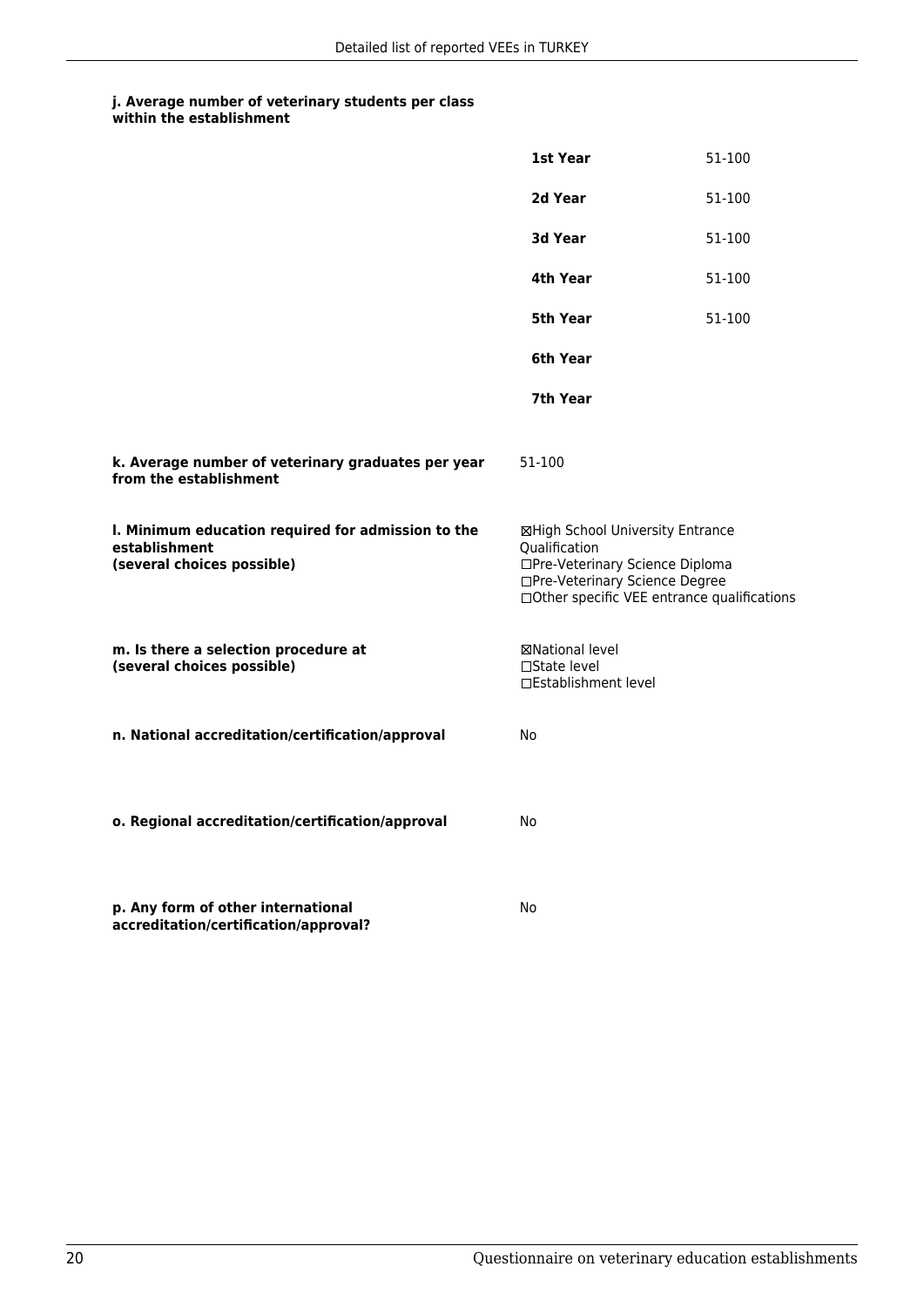# **Mehmet Akif Ersoy University, Faculty of Veterinary Medicine**

**Last modified on: 2015-11-25 14:06:32**

| a. Name of VEE                                                | Mehmet Akif Ersoy University, Faculty of<br><b>Veterinary Medicine</b>                                                         |
|---------------------------------------------------------------|--------------------------------------------------------------------------------------------------------------------------------|
| b. Hosting Academic Institution<br>(when relevant)            | Faculty of Veterinary Medicine                                                                                                 |
| c. Address of VEE<br>(street/city/state)                      | : Mehmet Akif Ersoy University, Faculty of<br>Veterinary Medicine, Istiklal Campus, 15030 /<br><b>BURDUR-TURKEY</b>            |
| d. Country of VEE                                             | <b>TURKEY</b>                                                                                                                  |
| e. Web-site (URL)                                             | http://veteriner.mehmetakif.edu.tr/en                                                                                          |
| f. Institution type                                           | public                                                                                                                         |
| g. Year of creation                                           | 1992                                                                                                                           |
| h. Veterinary degree(s) granted<br>(several choices possible) | ⊠Specific Veterinary Diploma<br>$\Box$ Bachelor<br>$\Box$ Master<br>$\Box$ Doctor<br>$\square$ PhD<br>□ Other (please explain) |

5

**i. Number of years of veterinary education required for VSB (or equivalent) registration**

Questionnaire on veterinary education establishments 21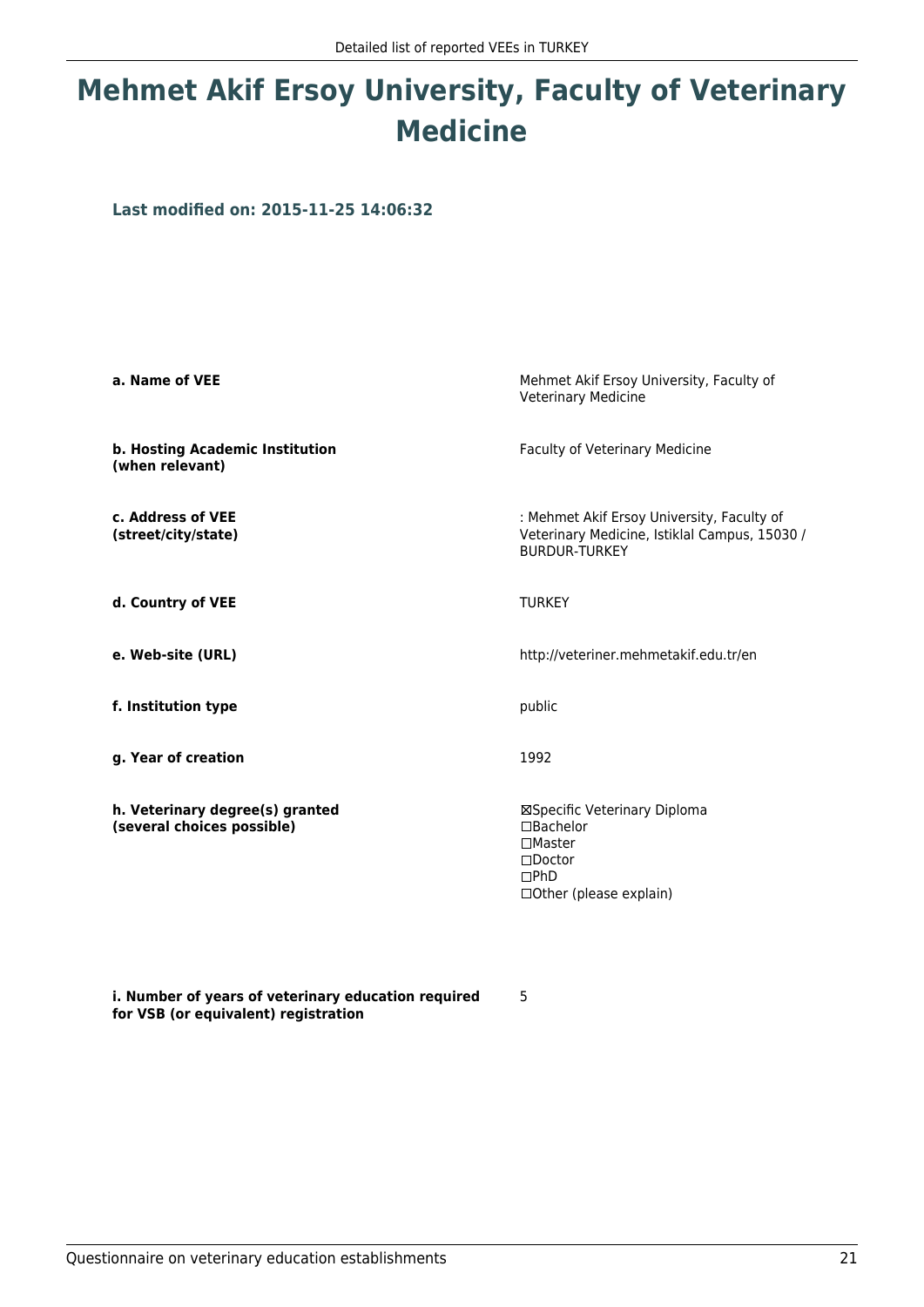|                                                                                                   | 1st Year                                                                                                                                                              | 51-100 |
|---------------------------------------------------------------------------------------------------|-----------------------------------------------------------------------------------------------------------------------------------------------------------------------|--------|
|                                                                                                   | 2d Year                                                                                                                                                               | 51-100 |
|                                                                                                   | 3d Year                                                                                                                                                               | 51-100 |
|                                                                                                   | 4th Year                                                                                                                                                              | 51-100 |
|                                                                                                   | 5th Year                                                                                                                                                              | 51-100 |
|                                                                                                   | 6th Year                                                                                                                                                              |        |
|                                                                                                   | 7th Year                                                                                                                                                              |        |
| k. Average number of veterinary graduates per year<br>from the establishment                      | $0 - 50$                                                                                                                                                              |        |
| I. Minimum education required for admission to the<br>establishment<br>(several choices possible) | ⊠High School University Entrance<br>Oualification<br>□Pre-Veterinary Science Diploma<br>□Pre-Veterinary Science Degree<br>□Other specific VEE entrance qualifications |        |
| m. Is there a selection procedure at<br>(several choices possible)                                | ⊠National level<br>$\Box$ State level<br>□Establishment level                                                                                                         |        |
| n. National accreditation/certification/approval                                                  | No                                                                                                                                                                    |        |
| o. Regional accreditation/certification/approval                                                  | No                                                                                                                                                                    |        |
| p. Any form of other international<br>accreditation/certification/approval?                       | No                                                                                                                                                                    |        |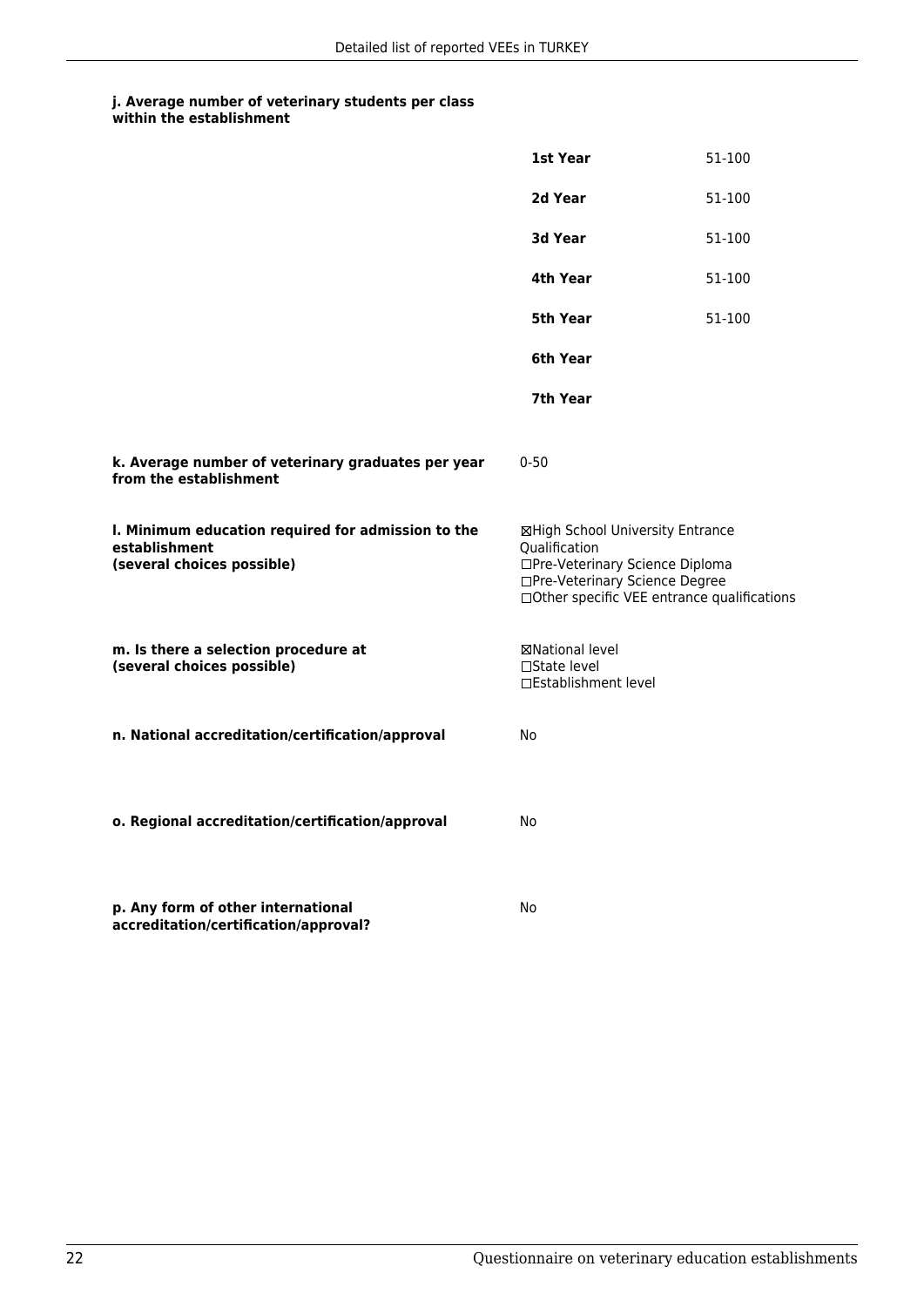# **Uludag University, Faculty of Veterinary Medicine**

### **Last modified on: 2015-11-25 14:13:36**

| a. Name of VEE                                                | Uludag University, Faculty of Veterinary<br>Medicine                                                            |  |
|---------------------------------------------------------------|-----------------------------------------------------------------------------------------------------------------|--|
| b. Hosting Academic Institution<br>(when relevant)            | Faculty of Veterinary Medicine                                                                                  |  |
| c. Address of VEE<br>(street/city/state)                      | Uludag University, Faculty of Veterinary<br>Medicine, Gorukle Kampusu Nilufer - BURSA -<br><b>TURKEY</b>        |  |
| d. Country of VEE                                             | <b>TURKEY</b>                                                                                                   |  |
| e. Web-site (URL)                                             | http://veteriner.uludag.edu.tr/                                                                                 |  |
| f. Institution type                                           | public                                                                                                          |  |
| g. Year of creation                                           | 1987                                                                                                            |  |
| h. Veterinary degree(s) granted<br>(several choices possible) | ⊠Specific Veterinary Diploma<br>□Bachelor<br>⊠Master<br>$\Box$ Doctor<br>$\Box$ PhD<br>□ Other (please explain) |  |

**i. Number of years of veterinary education required for VSB (or equivalent) registration**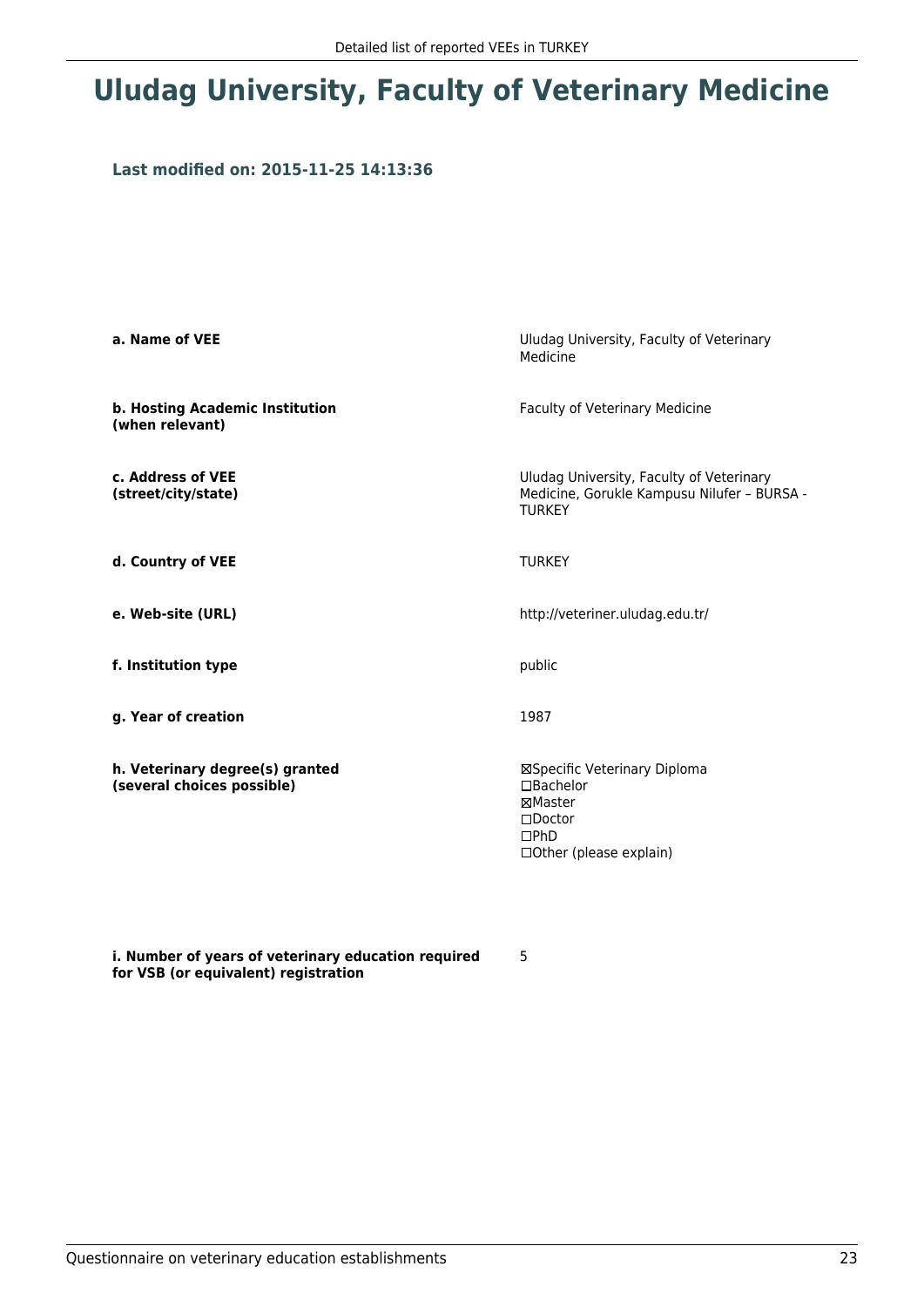|                                                                                                   | 1st Year                                                                                                                                                              | 101-150 |
|---------------------------------------------------------------------------------------------------|-----------------------------------------------------------------------------------------------------------------------------------------------------------------------|---------|
|                                                                                                   | 2d Year                                                                                                                                                               | 101-150 |
|                                                                                                   | 3d Year                                                                                                                                                               | 101-150 |
|                                                                                                   | 4th Year                                                                                                                                                              | 101-150 |
|                                                                                                   | 5th Year                                                                                                                                                              | 101-150 |
|                                                                                                   | 6th Year                                                                                                                                                              |         |
|                                                                                                   | 7th Year                                                                                                                                                              |         |
| k. Average number of veterinary graduates per year<br>from the establishment                      | $+200$                                                                                                                                                                |         |
| I. Minimum education required for admission to the<br>establishment<br>(several choices possible) | ⊠High School University Entrance<br>Qualification<br>□Pre-Veterinary Science Diploma<br>□Pre-Veterinary Science Degree<br>□Other specific VEE entrance qualifications |         |
| m. Is there a selection procedure at<br>(several choices possible)                                | ⊠National level<br>□State level<br>□Establishment level                                                                                                               |         |
| n. National accreditation/certification/approval                                                  | No                                                                                                                                                                    |         |
| o. Regional accreditation/certification/approval                                                  | No                                                                                                                                                                    |         |
| p. Any form of other international<br>accreditation/certification/approval?                       | Yes                                                                                                                                                                   |         |
| If yes, please provide a brief description.                                                       | EAEVE, 2010, Approved                                                                                                                                                 |         |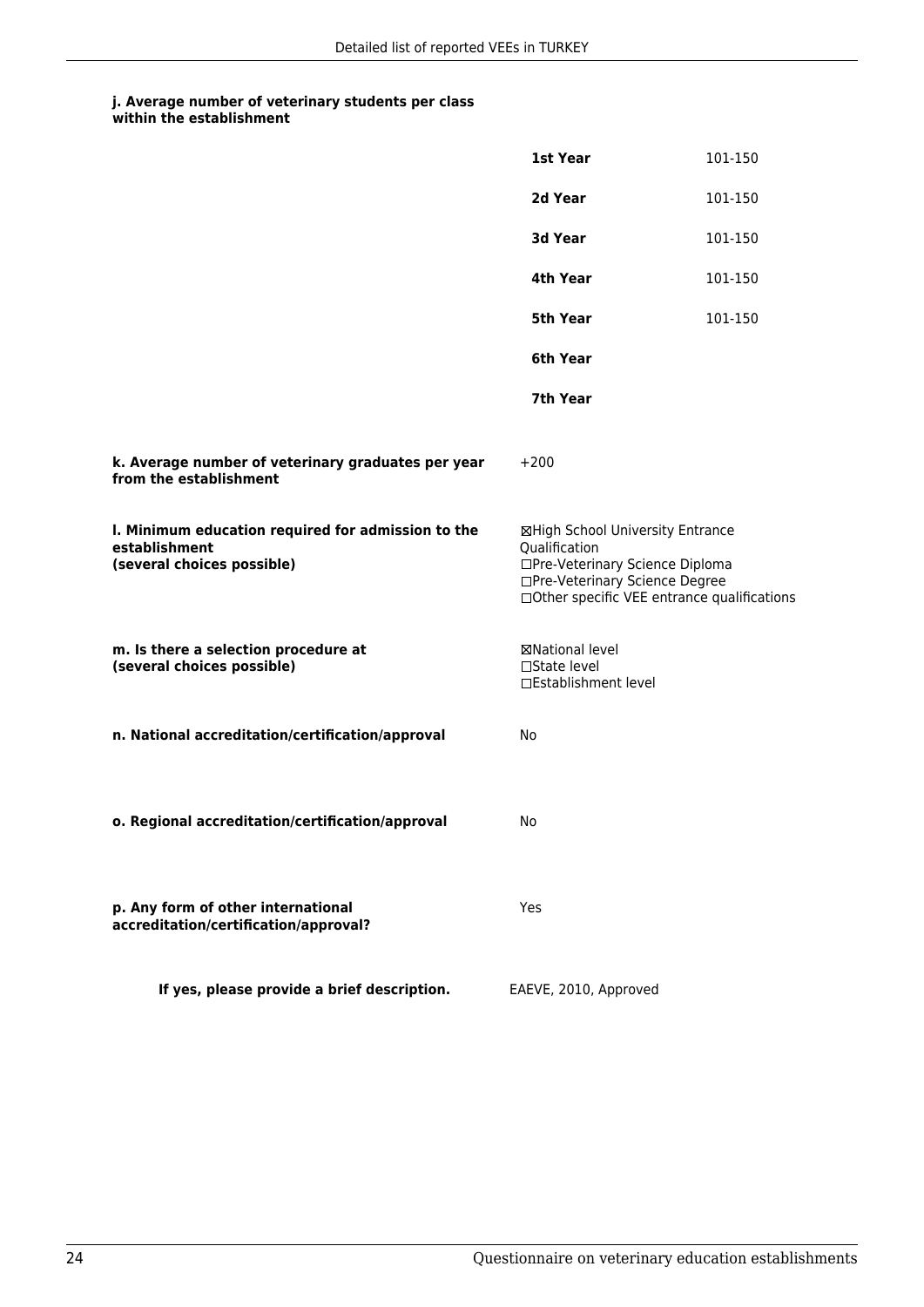# **University of Selcuk, Faculty of Veterinary Medicine,**

### **Last modified on: 2015-11-25 14:11:20**

| a. Name of VEE                                                | University of Selcuk, Faculty of Veterinary Medicine,                                                                            |
|---------------------------------------------------------------|----------------------------------------------------------------------------------------------------------------------------------|
| <b>b. Hosting Academic Institution</b><br>(when relevant)     | Faculty of Veterinary Medicine,                                                                                                  |
| c. Address of VEE<br>(street/city/state)                      | University of Selcuk, Faculty of Veterinary Medicine,<br>Campüs-Konya-TURKEY                                                     |
| d. Country of VEE                                             | <b>TURKEY</b>                                                                                                                    |
| e. Web-site (URL)                                             | http://www.selcuk.edu.tr/Sayfa.aspx?birim=014&dt=1                                                                               |
| f. Institution type                                           | public                                                                                                                           |
| g. Year of creation                                           | 1982                                                                                                                             |
| h. Veterinary degree(s) granted<br>(several choices possible) | ⊠Specific Veterinary Diploma<br>$\Box$ Bachelor<br>$\square$ Master<br>$\square$ Doctor<br>DPhD<br>$\Box$ Other (please explain) |

**i. Number of years of veterinary education required for VSB (or equivalent) registration**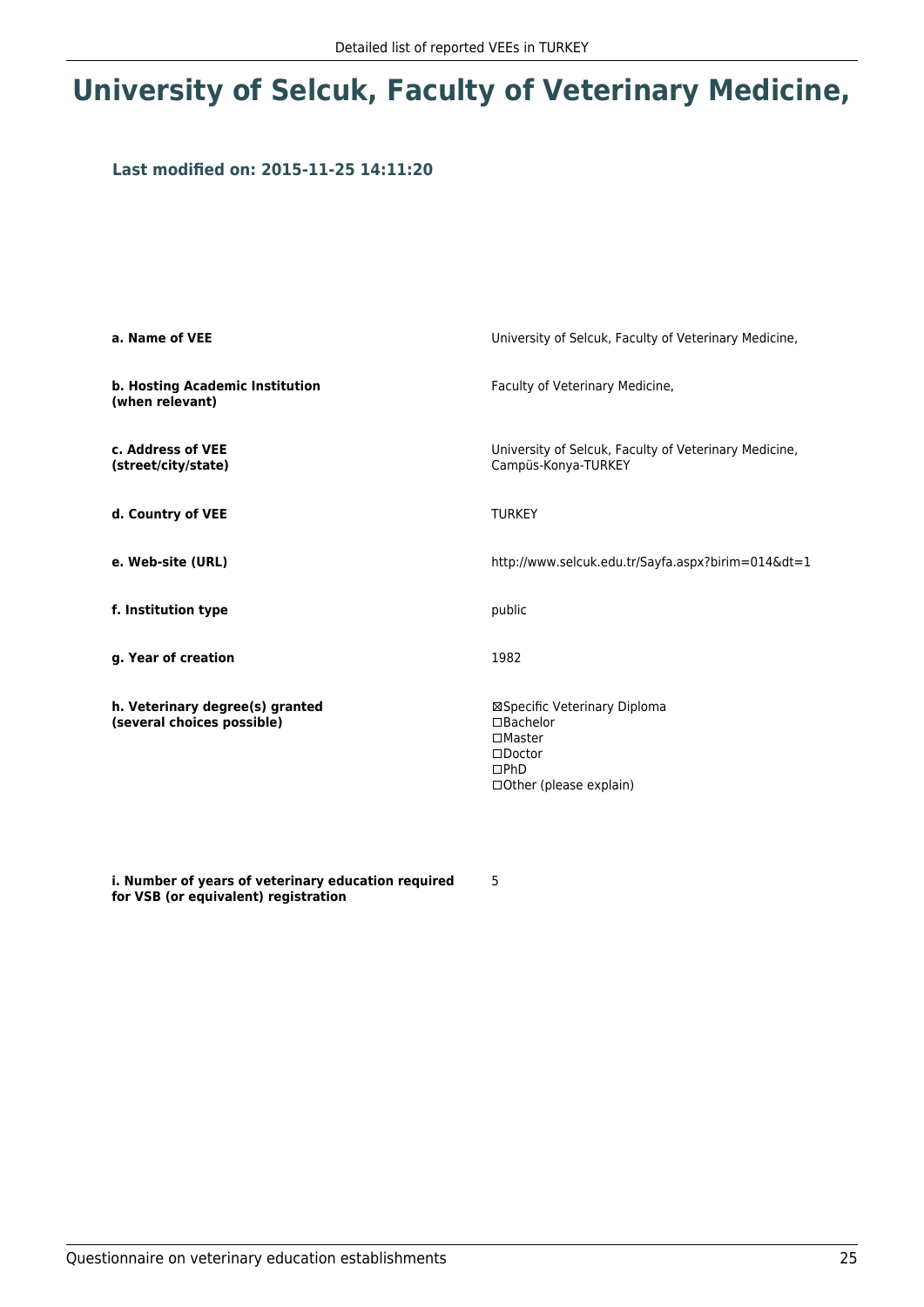|                                                                                                   | 1st Year                                                                                                                                                              | 151-200                                                                                  |
|---------------------------------------------------------------------------------------------------|-----------------------------------------------------------------------------------------------------------------------------------------------------------------------|------------------------------------------------------------------------------------------|
|                                                                                                   | 2d Year                                                                                                                                                               | 151-200                                                                                  |
|                                                                                                   | 3d Year                                                                                                                                                               | 101-150                                                                                  |
|                                                                                                   | 4th Year                                                                                                                                                              | 101-150                                                                                  |
|                                                                                                   | 5th Year                                                                                                                                                              | 101-150                                                                                  |
|                                                                                                   | 6th Year                                                                                                                                                              |                                                                                          |
|                                                                                                   | 7th Year                                                                                                                                                              |                                                                                          |
| k. Average number of veterinary graduates per year<br>from the establishment                      | 151-200                                                                                                                                                               |                                                                                          |
| I. Minimum education required for admission to the<br>establishment<br>(several choices possible) | ⊠High School University Entrance<br>Qualification<br>□Pre-Veterinary Science Diploma<br>□Pre-Veterinary Science Degree<br>□Other specific VEE entrance qualifications |                                                                                          |
| m. Is there a selection procedure at<br>(several choices possible)                                | ⊠National level<br>□State level<br>□Establishment level                                                                                                               |                                                                                          |
| n. National accreditation/certification/approval                                                  | No                                                                                                                                                                    |                                                                                          |
|                                                                                                   |                                                                                                                                                                       |                                                                                          |
| o. Regional accreditation/certification/approval                                                  | No                                                                                                                                                                    |                                                                                          |
| p. Any form of other international<br>accreditation/certification/approval?                       | Yes                                                                                                                                                                   |                                                                                          |
| If yes, please provide a brief description.                                                       | 30 OCTOBER 2013                                                                                                                                                       | European Association of Establishments for<br>Veterinary Education (EAEVE) FULL APPROVED |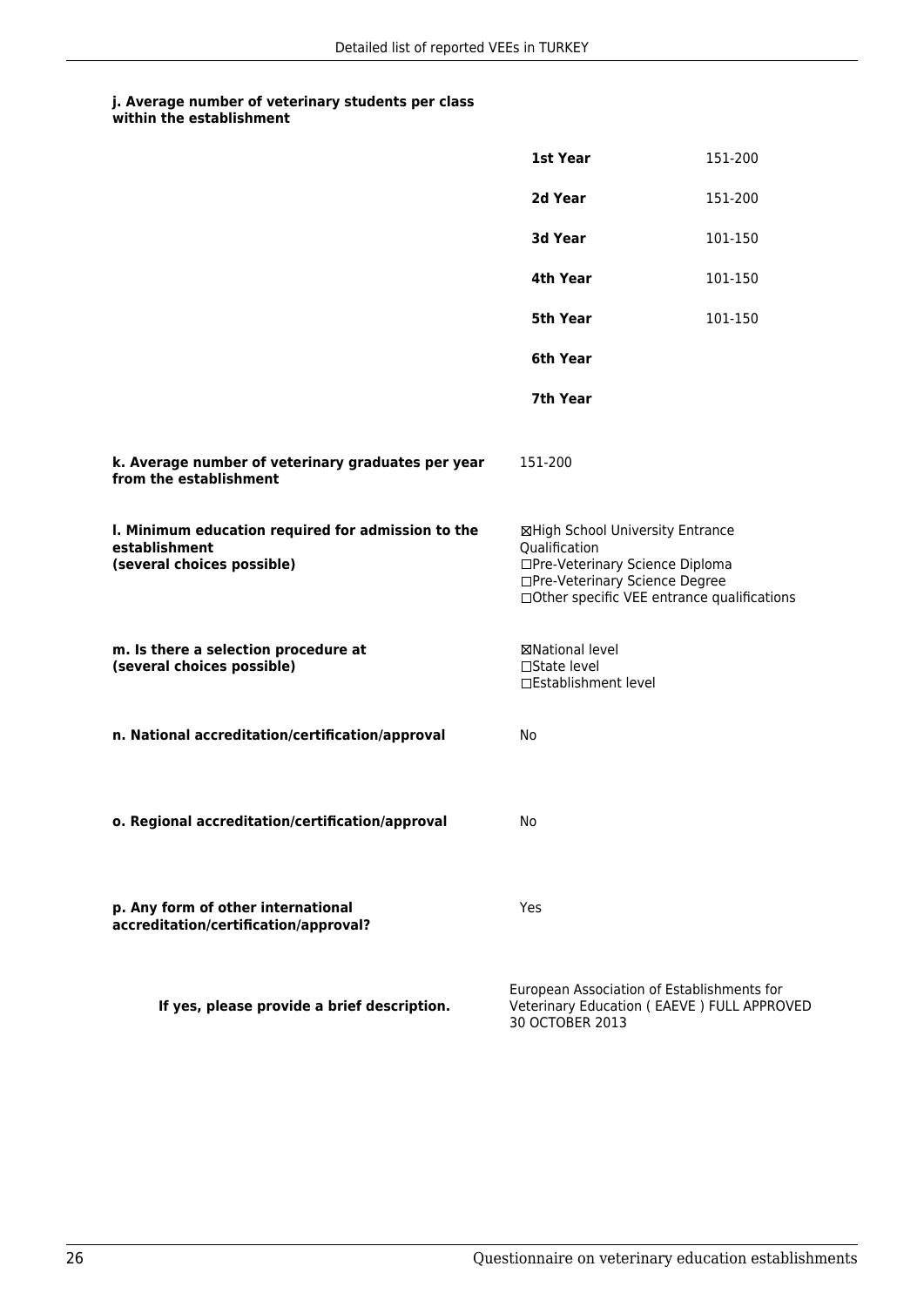# **University of Yüzüncü Yıl, Veterinary Faculty,**

### **Last modified on: 2015-11-25 14:18:14**

| a. Name of VEE                                                | University of Yüzüncü Yıl, Veterinary Faculty,                                                                        |
|---------------------------------------------------------------|-----------------------------------------------------------------------------------------------------------------------|
| b. Hosting Academic Institution<br>(when relevant)            | University of Yüzüncü Yıl, Veterinary Faculty,                                                                        |
| c. Address of VEE<br>(street/city/state)                      | University of Yüzüncü Yıl, Veterinary Faculty,<br>Van, TURKEY                                                         |
| d. Country of VEE                                             | <b>TURKEY</b>                                                                                                         |
| e. Web-site (URL)                                             | http://www.yyu.edu.tr/                                                                                                |
| f. Institution type                                           | public                                                                                                                |
| g. Year of creation                                           | 1983                                                                                                                  |
| h. Veterinary degree(s) granted<br>(several choices possible) | ⊠Specific Veterinary Diploma<br>□Bachelor<br>$\square$ Master<br>$\square$ Doctor<br>DPhD<br>□ Other (please explain) |

**i. Number of years of veterinary education required for VSB (or equivalent) registration**